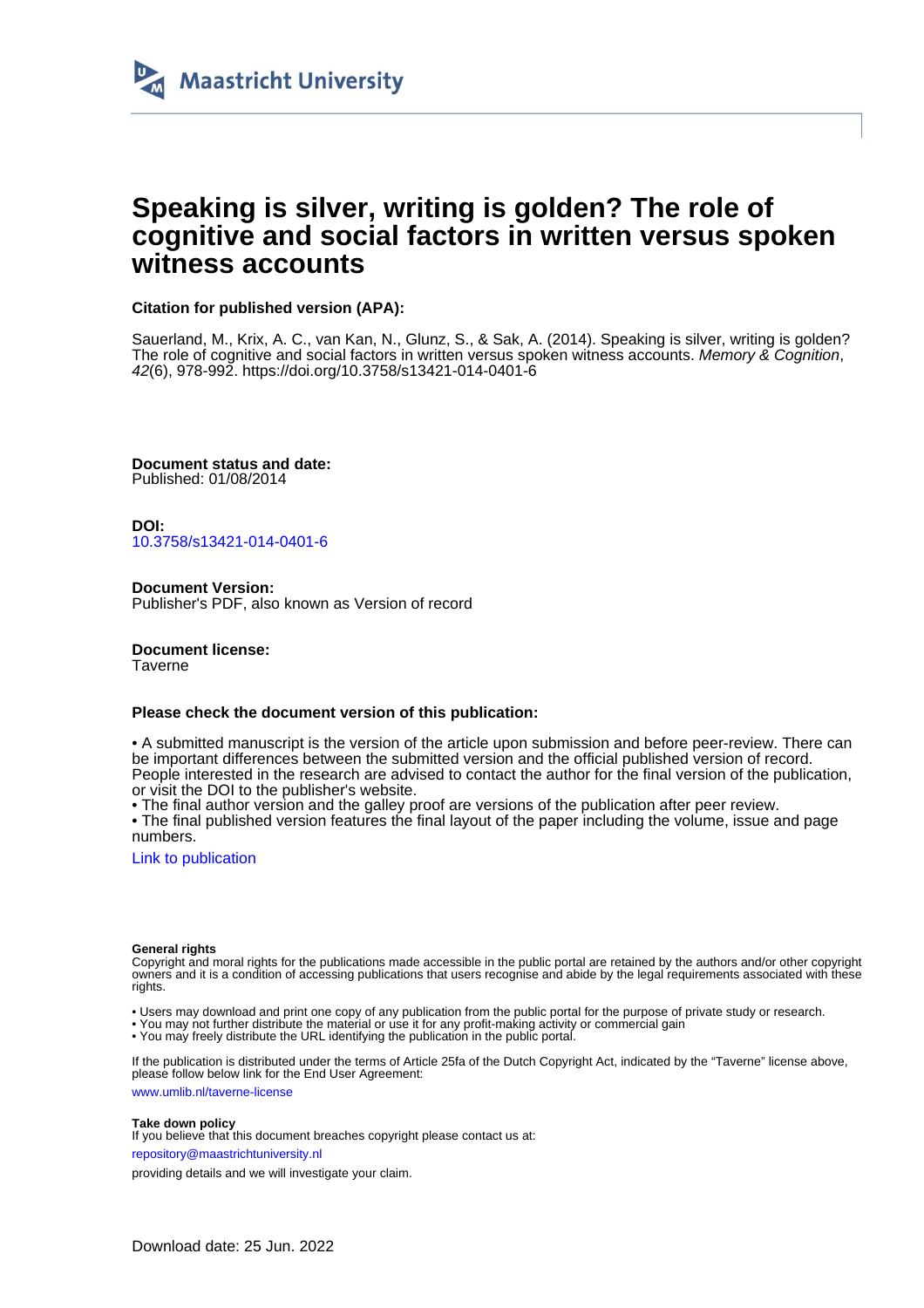# Speaking is silver, writing is golden? The role of cognitive and social factors in written versus spoken witness accounts

Melanie Sauerland · Alana C. Krix · Nikki van Kan · Sarah Glunz · Annabel Sak

Published online: 7 March 2014  $\odot$  Psychonomic Society, Inc. 2014

Abstract Contradictory empirical findings and theoretical accounts exist that are in favor of either a written or a spoken superiority effect. In this article, we present two experiments that put the recall modality effect in the context of eyewitness reports to another test. More specifically, we investigated the role of cognitive and social factors in the effect. In both experiments, participants watched a videotaped staged crime and then gave spoken or written accounts of the event and the people involved. In Experiment 1, 135 participants were assigned to written, spoken-videotaped, spoken-distracted, or spoken-voice recorded conditions to test for the impact of cognitive demand and social factors in the form of interviewer presence. Experiment 2 ( $N = 124$ ) tested the idea that instruction comprehensiveness differentially impacts recall performance in written versus spoken accounts. While there was no evidence for a spoken superiority effect, we found some support for a written superiority effect for description quantity, but not accuracy. Furthermore, any differences found in description quantity as a function of recall modality could be traced back to participants' free reports. Following up with cued open-ended questions compensated for this effect, although at the expense of description accuracy. This suggests that current police practice of arbitrarily obtaining written or spoken accounts is mostly unproblematic.

M. Sauerland  $(\boxtimes)$ 

Keywords Eyewitness testimony . Recall modality . Recall instructions . Interviewer presence . Cognitive load

While silence is certainly not golden when it comes to obtaining eyewitness evidence, the question of whether a witness should preferably speak or write when testifying is a more difficult one. When the police obtain information from eyewitnesses, they can ask for a written description of the course of events and the perpetrators, or they can conduct a personal investigative interview. It appears that the modality of an eyewitness report depends on the seriousness of the crime and the importance of a witness for the case, with proceedings in civil cases often requiring written accounts and more serious crimes predominantly involving oral police interviews (Sauerland & Sporer, [2011](#page-15-0)). The literature on modality effects in various fields suggests, however, that whether an eyewitness report is given in writing or orally may have a significant effect on the amount and accuracy of the information obtained.

In an early study on the impact of modality on speech production, participants had to discuss one of two topics either in writing or orally (Horowitz & Newman, [1964\)](#page-14-0). The results showed that spoken expression was more productive than written expression in terms of expressed ideas and expansion of previously stated ideas, but also in terms of irrelevant ideas, indicating that speaking was more productive but somewhat less efficient than writing. Similarly, Kellogg ([2007](#page-14-0)) found that spoken renarration of a story was more complete and more accurate (proportion correct) but elicited more distortions than did written renarration. In a survey of medical history, Bergmann, Jacobs, Hoffmann, and Boeing [\(2004](#page-14-0)) found that participants underreported some diseases in a written questionnaire they had previously reported in a personal interview.

M. Sauerland : A. C. Krix : N. van Kan : S. Glunz : A. Sak Department of Clinical Psychological Science, Section Forensic Psychology, Maastricht University, Maastricht, The Netherlands

Faculty of Psychology and Neuroscience, Maastricht University, P.O. Box 616, 6200 MD Maastricht, The Netherlands e-mail: Melanie.Sauerland@maastrichtuniversity.nl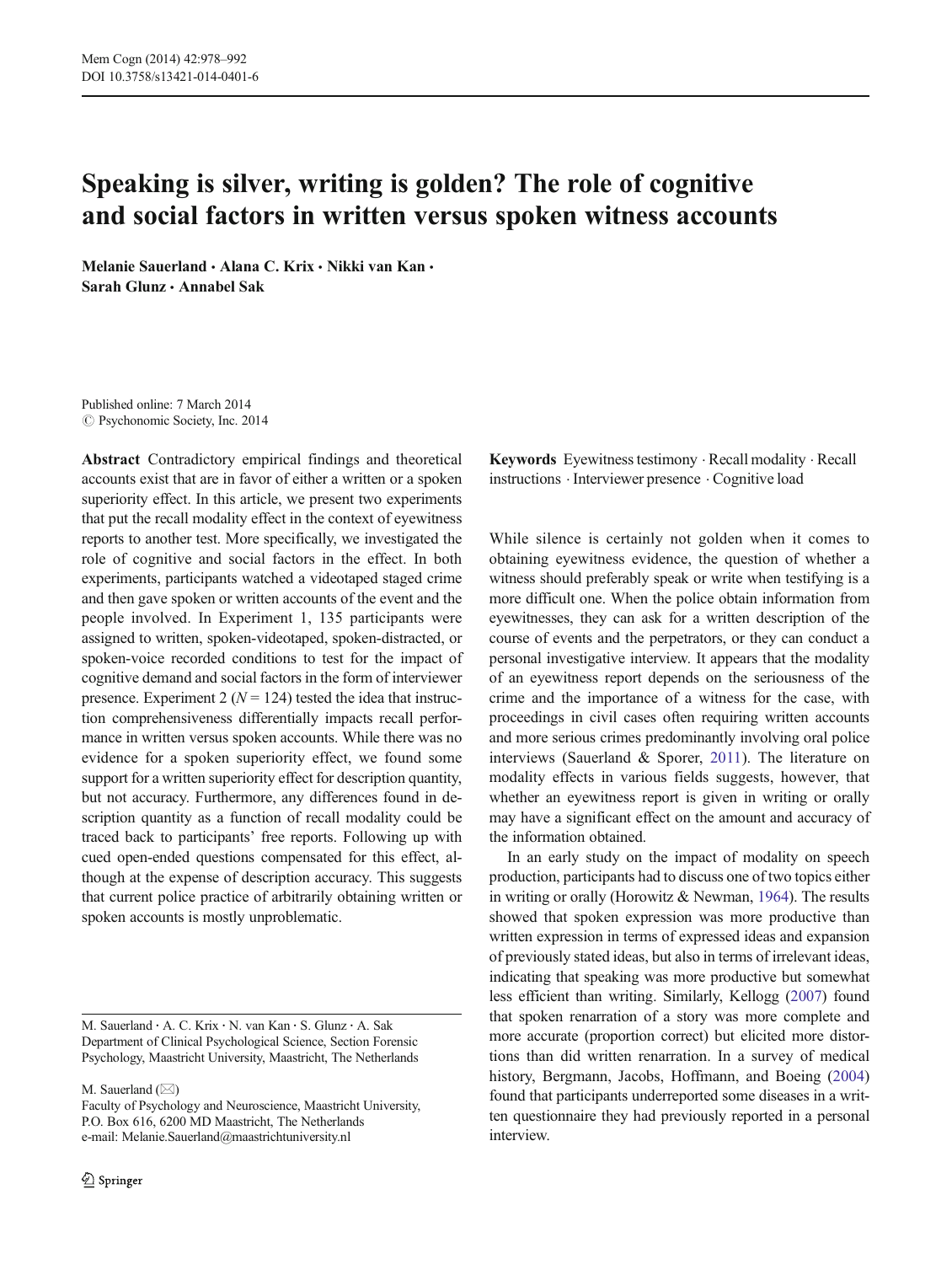In the eyewitness field, only two studies have addressed the modality issue so far.<sup>1</sup> The first one (Bekerian  $\&$ Dennett, [1990](#page-14-0)) presented participants with 16 color slides that depicted a visual narrative of a car accident. Consistent with the literature discussed above, spoken reports were more detailed and more accurate than written reports. More recently, Sauerland and Sporer ([2011\)](#page-15-0) tested participants' memory of a staged theft presented to them in a video fragment. Analyses of participants' crime and thief descriptions revealed a clear advantage of spoken descriptions, in terms of both description quantity and accuracy.

This spoken superiority effect can be explained by means of physical, cognitive, and social factors. As compared with writing, speaking demands less muscular energy, is acquired earlier in life (Horowitz & Newman, [1964](#page-14-0)), is more practiced, and does not require the activation of graphemic representations for spelling words (Kellogg, [2007](#page-14-0)). Furthermore, speaking puts fewer demands on working memory in the sense that it is faster, and thus ideas have to be stored in memory for a shorter period of time before they are expressed. Finally, the speaking conditions in the described studies involved the presence of an interviewer, which may have a facilitating effect by improving motivation to perform and by providing prompts and encouraging nonverbal cues (Bergmann et al., [2004;](#page-14-0) Rosenthal, [2002](#page-15-0)).

A different line of research, however, challenges the idea of a spoken superiority effect and rather suggests a written superiority effect. Contrary to Kellogg [\(2007](#page-14-0)), Grabowski [\(2007\)](#page-14-0) argued that speaking, not writing, puts higher demands on working memory, such that it impedes output monitoring, lacks self-pacing, and is associated with a larger ratio of produced information units per time interval, thus increasing cognitive load. These assumptions were tested in a series of experiments with different stimulus materials. In an attempt to test the impact of each of the three factors, four conditions were employed—namely, written, invisible written, spokenvoice recorded, and spoken. While writing allows for monitoring previously produced information and control over the produced information units per time interval, as well as selfpacing, invisible writing disables monitoring. Voice recording additionally disables control over time per unit, and normal speaking also disables self-pacing. Note that participants in the voice recording condition were allowed to pause recording but not to rewind and revise. No differences across conditions

were found when European states and capitals were recalled (Experiment [1](#page-3-0)), while the two written conditions outperformed the two spoken conditions when participants recalled 40 objects they had studied earlier (Experiment [2\)](#page-8-0). The results of a third experiment in which participants watched a filmed theft somewhat resembled those of Horowitz and Newman ([1964](#page-14-0)), with speaking participants reporting more episodes in total but also more repetitions. When repetitions were eliminated, the difference between the two groups in terms of number of episodes recalled disappeared. Writing, however, elicited fewer errors than did speaking. Again, no differences occurred within the two written and the two spoken conditions, indicating that the smaller ratio of produced information units per time interval might be the most crucial factor driving the written superiority effect found here (Grabowski, [2007](#page-14-0)). Taken together, these results speak to the idea that writing imposes less cognitive load than speaking.

Note, however, that this account remains silent as to the possible facilitating or inhibiting influences of interviewer presence. While Bergmann et al. ([2004](#page-14-0)) emphasized possible positive effects, Wagstaff et al. ([2008](#page-15-0)) focused on potential negative effects. Specifically, they proposed a cognitiveneuropsychological model of social inhibition that postulates that the presence of others places demands on the frontal and executive systems, including working memory, source monitoring, and cognitive inhibition (Kane & Engle, [2002;](#page-14-0) Mitchell, Johnson, Raye, & Greene, [2004](#page-15-0)). These systems determine recall success (Engle & Kane, [2004](#page-14-0)). If the mere presence of others increases cognitive load, this would result in decreased processing capacity for recall. Wagstaff et al. tested this idea in an experiment implementing three different conditions: interviewer only (control), interviewer and one observer, and interviewer and two observers. In agreement with the postulated model, the number of correct responses was significantly smaller in the two experimental conditions than in the control condition, and participants in the twoobserver condition performed worse than participants in the one-observer condition. Although Wagstaff et al. did not include a no-interviewer condition, such a condition should be superior to conditions with interviewers, according to the model.

To summarize, different explanatory accounts exist in favor of both a spoken and a written superiority effect, and both have been supported by empirical evidence. It is the aim of the present study to put the recall modality effect in the context of eyewitness testimony to another test and to investigate possible underlying mechanisms. In Experiment [1](#page-3-0), we investigated the role of cognitive demand and interviewer presence in written, spoken-voice recorded, spoken-distracted, and spoken-videotaped conditions. Following Grabowski [\(2007\)](#page-14-0), cognitive load should be lowest in the written condition (output monitoring, self-pacing, and control over output

<sup>&</sup>lt;sup>1</sup> Another early witness study on the modality effect exists that found no effect (Lipton, [1977](#page-15-0)). However, neither effect sizes nor means and standard deviations to establish them were reported to assess the statistical power of the tests conducted. Furthermore, tests of interactions with the other independent variables investigated (sex, retention interval between encoding and recall, structure of recall) were missing. Hence, no conclusions can be drawn from this study (cf. Sauerland & Sporer, [2011\)](#page-15-0).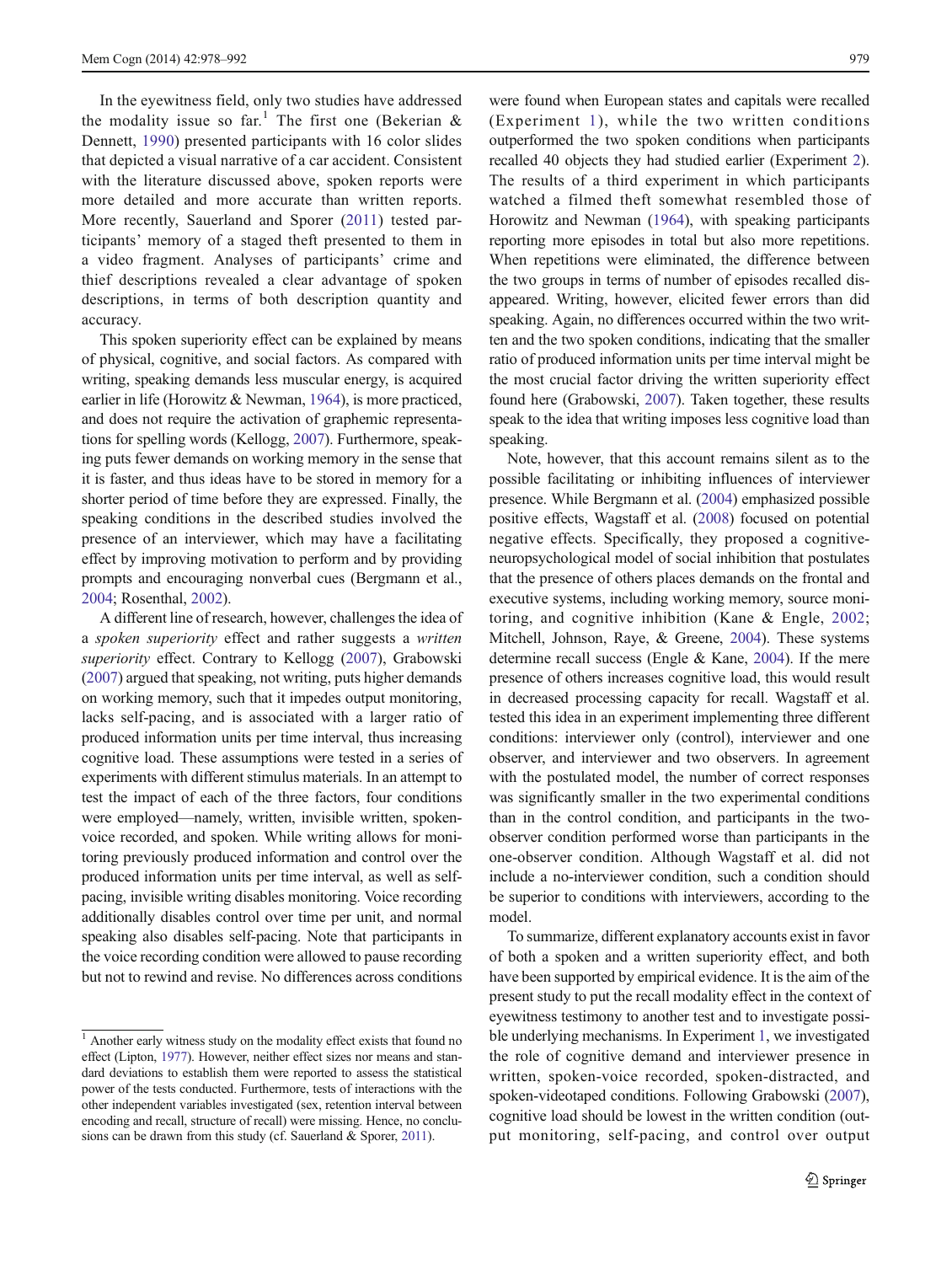<span id="page-3-0"></span>production per time interval), followed by the spoken-voice recorded (only self-pacing), the spoken-videotaped, and the spoken-distracted conditions (additional cognitive load). Accordingly, recall performance should be expected to decrease in this order.

If, however, writing puts higher demands on working memory than does speaking (Kellogg, [2007\)](#page-14-0), the written condition should be inferior to the spoken-videotaped condition, while no clear predictions can be made for the relation between the written and spoken-distracted condition. In this account, performance in the spoken-voice recorded condition should be comparable to that in the spoken-videotaped condition. Taking into account the possible role of an interviewer (Wagstaff et al., [2008](#page-15-0)), however, the spoken-voice recorded condition should outperform the spoken-videotaped condition. More specifically, if the presence of others increases cognitive load, the written and the spoken-voice recorded conditions should outperform the spoken-videotaped and spoken-distracted conditions.

We also tested the impact of different levels of executive functioning (i.e., an individual threshold that marks the point when cognitive load is experienced as high) on performance in written relative to spoken statements. For this purpose, we administered several tests that measure different aspects of executive functioning, such as working memory capacity, source memory, and cognitive inhibition. We expected that executive functioning should predict recall performance to a greater extent in conditions imposing higher, rather than lower, cognitive load, because when tasks are less demanding, participants can fully allocate resources to the recall task at hand. In contrast, when performing a recall task with high cognitive load, individuals with higher, relative to lower, executive functioning should be at an advantage.

# Experiment 1

Method

# Participants

One hundred thirty-five women<sup>2</sup> ( $M_{\text{age}} = 21.0$  years,  $SD_{\text{age}} =$ 2.3; range, 18–28) participated in return to course credit or a €10 voucher. One participant was excluded because it was unclear which film condition she had been assigned to. Participants were bachelor (84.4 %) and masters (14.1 %) students or were members of the general public (1.5 %). All participants were tested in their mother tongue (Dutch,  $n = 87$ ; German,  $n = 48$ ). The study was approved by the local ethical committee.

#### Design

Participants were randomly assigned within a 4 (interviewing condition: written vs. spoken-voice recorded vs. spokenvideotaped vs. spoken-distracted)  $\times$  4 (film version: 1 through 4) between-participants design. The number of Dutch and Germans was counterbalanced across conditions.

# **Materials**

Stimulus films To avoid a possible influence of features innate to the actor in the perpetrator role (e.g., facial distinctiveness, nature of clothing, or number of clothing items), we created four different film versions using the same four female actors, rotating their roles. Each film version was edited to last approximately 3:20 min. The action in all films can be described as follows:

Two women (the later thief and accomplice) meet in a bar and order drinks. Then the later victim enters and takes a seat at the bar. While talking to the barkeeper, the thief inspects the bag of the victim and pushes it off a stool. Either the thief or the victim picks it up, depending on the film version, and puts it back onto the stool. The thief walks back to the table. Eventually, the thief and the accomplice approach the bar to pay their drinks. While the accomplice is distracting the victim by paying the bill, the thief steals the victim's wallet from her bag. The thief and the accomplice leave. When the victim wants to pay, she cannot find her wallet.

Tasks measuring executive functioning The operation span (Ospan) task is a complex span task to measure working memory capacity (Engle, Cantor, & Carullo, [1992\)](#page-14-0). That is, participants are required to pursue a secondary task (solve arithmetic problems), while remembering words. Specifically, participants are presented with equation–word pairs (e.g., "Is  $(10/5) - 3 = 2$ ? PAINT"). After reading out the equation and determining its accuracy, participants read out the to-be-remembered word. Following each trial (ranging from two to five equation–word pairs), participants are prompted to write down the to-be-remembered words. In total, there are 12 trials. According to the partial-credit unit scoring (Conway et al., [2005](#page-14-0)), a correctly recalled word is considered a correct response, irrespective of whether the word was recalled in the correct order. Then the accuracy across trials is calculated.

We used two different source monitoring tests (see Unsworth & Brewer, [2010a](#page-15-0)), which were taken from another study (Krix, Sauerland, Merckelbach, Gabbert, & Hope, [2013\)](#page-14-0). In the picture source recognition test, participants are shown 30 pictures that appear for 1 s one at a time in one of four quadrants on screen. At test, participants are presented with 30 old and 30 new pictures. They indicate whether a

 $\sqrt[2]{2}$  Only females were included for testing an unrelated research question we wished to test.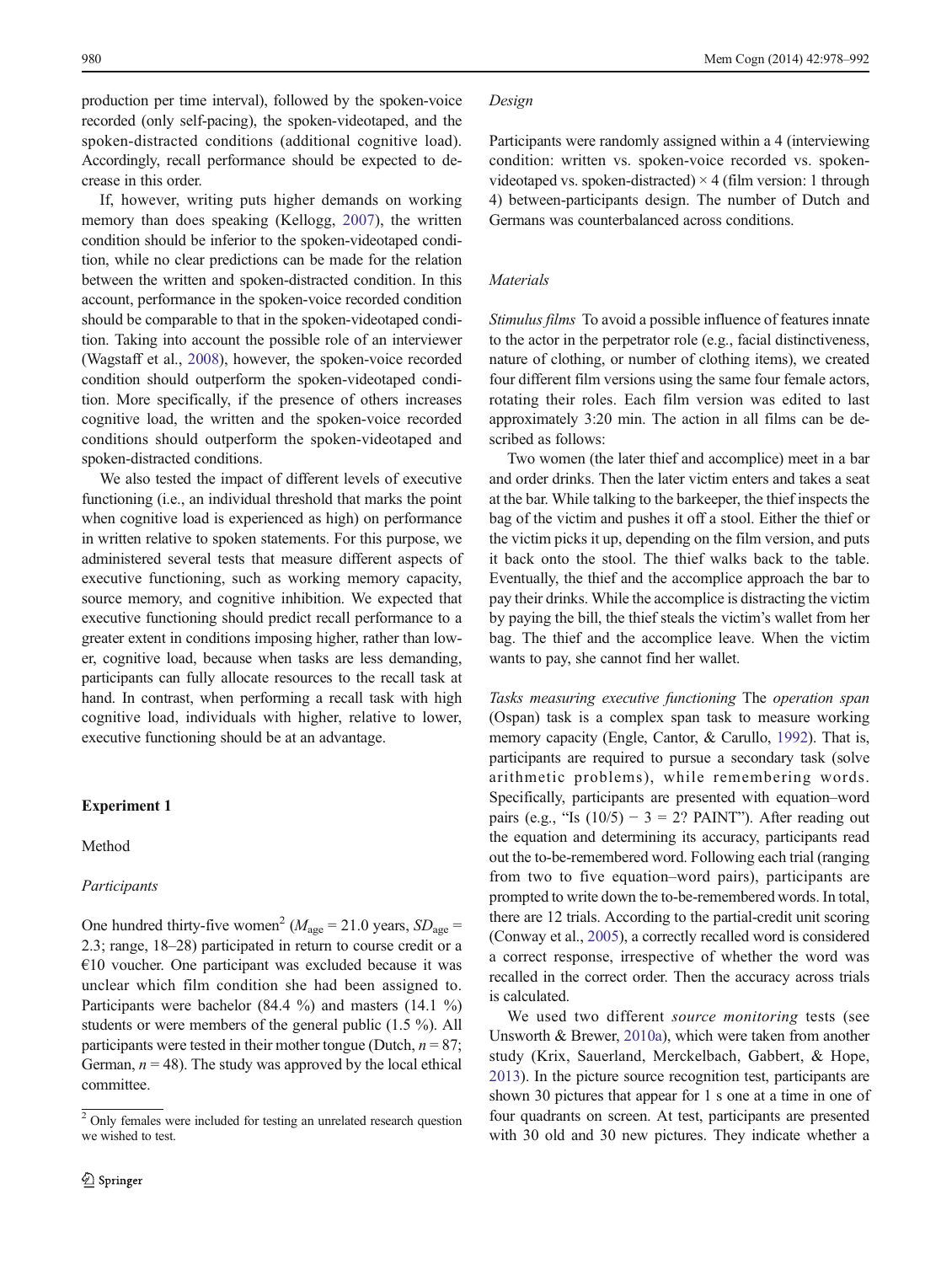picture is old or new. If considered old, they are asked in which quadrant it appeared.

In the gender source recognition test, participants hear 30 English one-syllable nouns, which are spoken by a female or a male speaker. At test, participants are presented with 30 old and 30 new words. Participants indicate whether a word is old or new. If considered old, they specify whether it was spoken by the male or the female speaker. The scores are the proportions of correct responses.

In the random number generation (RNG) task, which measures cognitive inhibition (Ginsburg & Karpiuk, [1994](#page-14-0), [1995\)](#page-14-0), participants randomly generate numbers ranging from 0 to 9 at a pace of one number per second, as indicated by a metronome. Scoring was based on the indices described by Peters, Giesbrecht, Jelicic, and Merckelbach [\(2007](#page-15-0)). We will focus on repetition (i.e., identical pairs; e.g., 2, 2), seriation (i.e., consecutive digrams; e.g., 1, 2), poker (i.e., repetitions within 20 sequences of 5 successive responses), and variance of digits.

As simple span measures that do not include a secondary task (Unsworth & Engle, [2007\)](#page-15-0), we employed the forward and backward digit span tasks (Wechsler, [1997](#page-15-0)). Here, strings of digits are read out by the experimenter. The string length increases, ranging from three to eight and from two to seven in the forward and backward versions, respectively. Participants have to repeat the strings, either in the same (forward span) or in the reversed order (backward span). The tasks are stopped when two consecutive errors occur. The length of the last recalled string constitutes the score.

Distractor task A distractor task was used to increase cognitive load during retrieval in the spoken-distracted condition. Participants were shown a presentation on a screen that consisted of 90 % green and 10 % red balls. They were instructed to put up their hand every time a red ball was presented. When they forgot to raise their hand, the experimenter reminded them to do so.

# Procedure

To ensure that participants were unaware of the fact that they were expected to act as witnesses, they were told that it would be their task to judge social situations. After giving consent, participants watched one of four stimulus films and were instructed to pay close attention, since they would be questioned about it afterward. If participants recognized one of the actors, they were debriefed and excluded. Otherwise, participants proceeded with the executive functioning tasks, followed by the free recall (FR) instructions regarding the sequence of events. Specifically, participants were asked to report everything they could remember about the actions and surroundings as completely, in as much detail, and as accurately as possible. Participants were discouraged from guessing. Thirteen cued open-ended questions (CQs) followed (see

[Appendix 1\)](#page-13-0). Next, participants described all persons (thief, accomplice, victim, and barkeeper). For each person, participants received FR instructions first. Again, participants were asked to be as complete, detailed, and accurate as possible. The description should be so specific that the described person could be recognized in a crowd. Again, guessing was discouraged. After all four FRs had been completed, participants answered 12 more CQs about the appearance of each actor (see [Appendix 2](#page-14-0)). Finally, participants were thanked for their participation and debriefed via e-mail after testing was concluded.

#### Coding of descriptions

For coding the quantity (sum of correct, incorrect, and confabulated details) and accuracy (number of correct details divided by quantity) of participants' descriptions, different coding schemes were developed for each film version. For each of the four films, two of three trained coders (ABC) independently coded all details reported by 10 participants (i.e., 40 statements in total). Specifically, 10 statements each were coded by two coders referring to film 1 (coders A and B), 2 (AC), 3 (BC), and 4 (AC).<sup>3</sup>

Details were coded as correct or incorrect if they did or did not match the content of the stimulus film, respectively. Details were considered confabulated when they were both incorrect and nonexistent (e.g., describing a hat in the absence of head gear; see Dando, Wilcock, & Milne, [2009](#page-14-0), for a similar approach). A statement such as "the woman (1) wore a black (2) t-shirt (3)" yielded three details. Although we did not explicitly code for the precision of details, our coding scheme was so extensive that it accommodated for responses of varying levels of precision (e.g., dark vs. navy blue). Subjective details (e.g., "beautiful shirt") were not coded. If participants refrained from responding to a cued question (i.e., a "don't know" response), this was accepted as such (after all, participants were instructed not to guess) and regarded as a sign that the participants had exerted their report option (i.e., the freedom to withhold details; Koriat & Goldsmith, [1996\)](#page-14-0). Thus, it was not considered an omission error. To code the accuracy of age, height, and weight estimates, we accepted deviations of 2 years, 4 cm, or 3 kg from the true value. If an interval was given (mostly in FRs) and the range was smaller

<sup>&</sup>lt;sup>3</sup> In hindsight, we realized that the coders were not formally blind to the conditions in this experiment, since they could infer the spokenvideotaped or spoken-distracted conditions, if an interviewer remark was transcribed or if the transcript contained fragments that could be attributed to spoken language. The written versus spoken-voice recorded conditions and the spoken videotaped versus spoken distracted conditions were much less distinguishable. We changed our procedure for Experiment 2 to ensure coders' blindness. Although the procedure in Experiment [1](#page-3-0) was suboptimal, the replication of the general pattern of results in Experiment [2](#page-8-0) seems to suggest that there is no reason to believe that the procedure employed in Experiment [1](#page-3-0) compromised the results.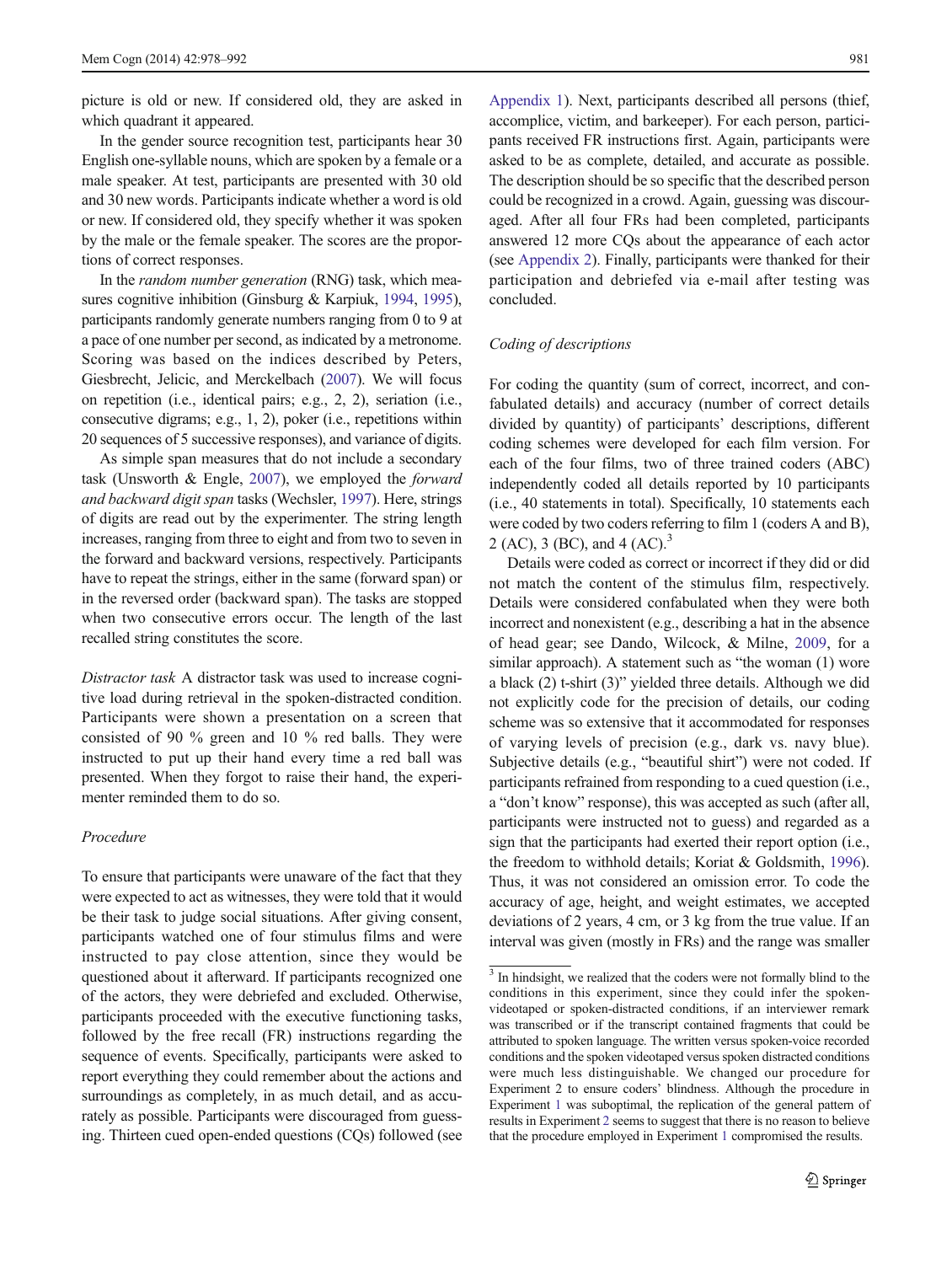or analogous to the ranges we used (4 years, 8 cm, or 6 kg), the answer was coded as correct. If the range was larger, however, the answer was coded as incorrect. We are aware that this approach is not in line with grain size theory (Goldsmith, Koriat, & Pansky, 2002), according to which any interval, irrespective of its width, would be considered correct as long as it contains the true value. We decided for this approach for the following reasons. First, when a very wide interval is given, this may be uninformative at best, but adverse at worst, since it entails that a wider range of innocent people could become the focus of the investigations. Second, our coding procedure serves to achieve higher consistency when scoring point versus interval estimates. If, for example, the true age is 30, a point estimate of 20 would be coded as incorrect. It is not reasonable that an interval estimate of 20 to 40 should be coded correct. Third, since the instructions required participants to provide point values, interval estimates were provided very seldom. As a result, the precise nature of the coding procedure of the interval estimates is unlikely to influence our overall results.

Interrater reliability was found to be substantial to almost perfect (Landis & Koch, [1977](#page-14-0)). Specifically, for correct recall, Cohen's  $\kappa$  was .89, .83, .89, and .87 for films 1–4,  $ps < .001$ , respectively. For incorrect recall,  $\kappa$  coefficients were .89, .77, .93, and .75, ps < .001, respectively.

#### Results

For both experiments, we report Cohen's d (Cohen, [1988](#page-14-0)) for main effects, with  $df = 1$  in the numerator, and  $\eta_p^2$  for main effects, with  $df > 1$  in the numerator, and interaction effects (see Sporer & Cohn, [2011\)](#page-15-0). To investigate recall performance as a function of modality (written vs. spoken-voice recorded vs. spoken-videotaped vs. spoken-distracted) and film version (1 through 4), we calculated two-way ANOVAs. Since there were no significant interactions between film version and modality, we collapsed data across film versions for the following analyses,  $Fs \le 1.51$ ,  $ps \ge .153$ ,  $\eta_p^2 s \le .10$ . Thus, we computed onefactorial ANOVAs with modality as independent variable and description quantity and accuracy as dependent variables.

An alpha level of .05 was applied for the statistical tests of main effects and interactions. For pairwise comparisons of the modality groups, we made use of an adjusted Bonferroni correction (Shaffer, [1986\)](#page-15-0) and set the critical  $\alpha = .017$ . Note that post hoc contrasts that are not mentioned were nonsignificant. Results are reported for FRs and the combination of FR and CQ (FR–CQ). Table [1](#page-6-0) displays the mean description quantity and accuracy observed for FRs and FR–CQs.

## Quantity and accuracy of event descriptions

We found a significant main effect of modality on FR quantity,  $F(3, 130) = 3.67, p = .014, \eta_p^2 = .08$ . Post hoc test analyses revealed that written FRs were more detailed  $(M = 88.88)$  than spoken-voice recorded statements ( $M = 69.50$ ),  $p = .002$ ,  $d =$ 0.80, and tended to be more detailed than spoken-distracted statements ( $M = 76.06$ ),  $p = .037$ ,  $d = 0.54$ . Spoken-videotaped statements also tended to contain more details  $(M = 81.73)$  than spoken-voice recorded statements,  $p = .047$ ,  $d = 0.47$ .

For FR-CQs, the main effect of modality on quantity was marginally significant,  $F(3, 130) = 2.48$ ,  $p = .064$ ,  $\eta_p^2 = .05$ . As for FRs, written statements were more detailed  $(M =$ 101.52) than spoken-voice recorded statements ( $M = 85.53$ ),  $p = .011, d = 0.65.$ 

Modality had no impact on the accuracy of FRs and FR-CQs describing the event,  $Fs(3, 129) \le 0.62$ ,  $ps \ge 0.324$ ,  $\eta_p^2 s \le 0.01$ .

# Quantity and accuracy of person descriptions

Modality had no impact on the quantity or accuracy of FRs and FR-CQs referring to person descriptors,  $Fs(3, 133) \le 1.77$ ,  $ps \geq .156, \eta_p^2 s \leq .04.$ 

# Executive functioning and interview performance

To reduce the number of predictors to be entered into the regression analyses, we ran a factor analysis (rotation method: Varimax). For this purpose, repetition, seriation, and poker scores were inverted so that higher scores would be associated with higher executive functioning. Using the Kaiser criterion, this yielded a four factor solution that explained 65.75 % of the variance. The factor loadings can be found in Table [2.](#page-6-0)

Although all four factors are relevant to eyewitness testimony, we could not enter all of them into the regression equation, since that would have required a much larger sample size (i.e.,  $N = 186$ ; Tabachnik & Fidell, [2007](#page-15-0)). Following theoretical considerations on the contribution of each factor to eyewitness memory, we selected factors 2 and 3, on which source and working memory capacity loaded the highest. Especially the latter has been found to be associated with both correct and incorrect recall (Unsworth & Brewer, [2010b\)](#page-15-0). In contrast, cognitive inhibition (as measured by RNG and mainly loading on factors 1 and 4) is mostly associated with intrusions (but not correct recall; e.g., Peters, Jelicic, Haas, & Merckelbach, [2006](#page-15-0)). Hence, we considered our factor selection to yield a more complete picture of the relationship between modality, executive functioning, and recall performance than any other possible selection, taking sample size restraints into account. Note, however, that additional tentative analyses with the scores of factors 1 and 4 yielded no significant effects, F-changes  $\leq 1.66$ ,  $ps \geq .179$ , and  $Fs \leq 1.43$ ,  $ps \geq .228$ .

To code for modality, we added dummy variables to the regression equation. We calculated the regression equations, once determining the spoken-videotaped group and once the written group as control group. Note that while this approach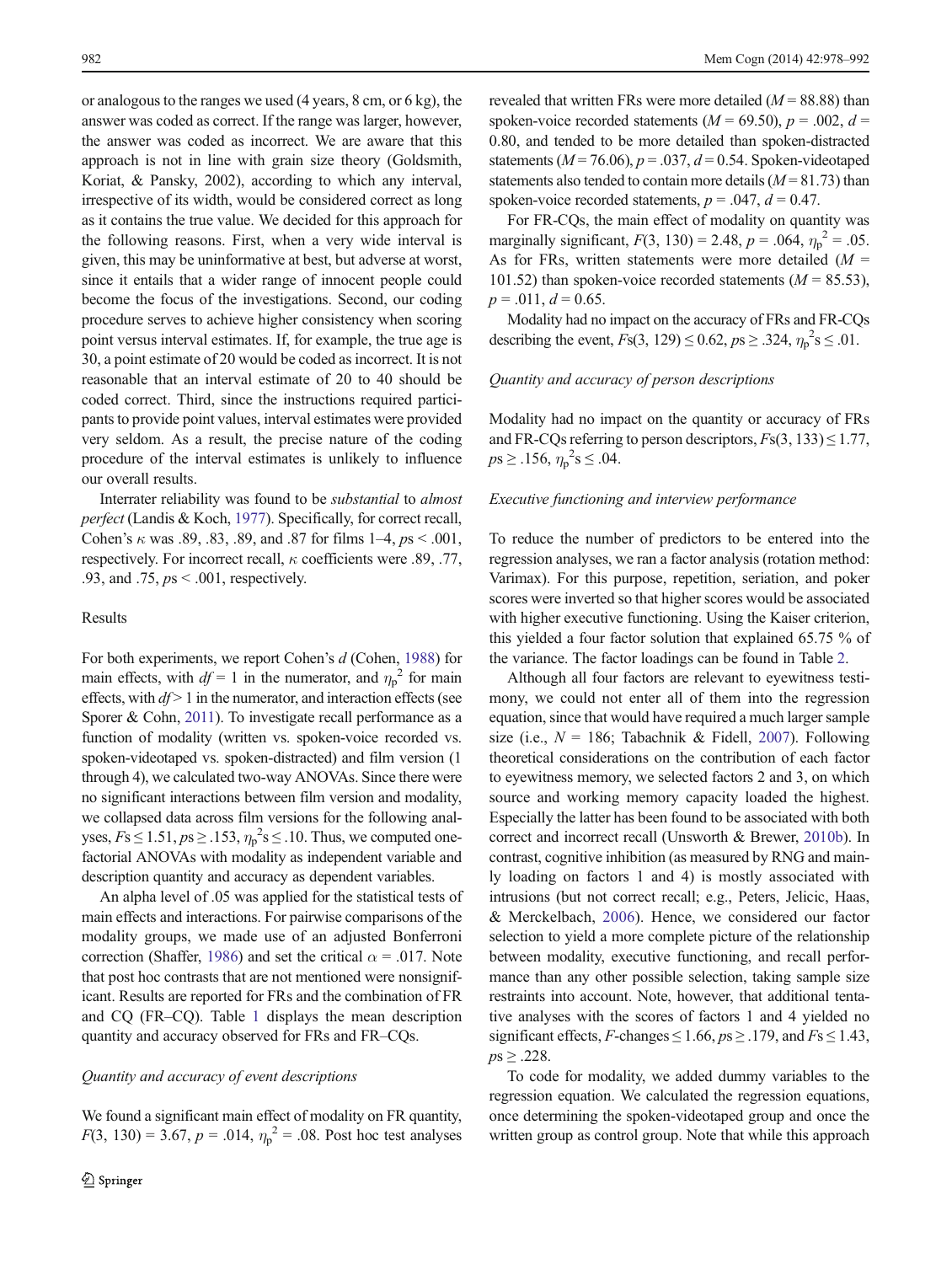<span id="page-6-0"></span>

|  |  |  |  | <b>Table 1</b> Mean event and person description quantity and accuracy as a function of modality condition (Experiment 1) |  |
|--|--|--|--|---------------------------------------------------------------------------------------------------------------------------|--|
|--|--|--|--|---------------------------------------------------------------------------------------------------------------------------|--|

|                          |       | Written          |       | Spoken-Videotaped |       | Spoken-Voice Recorded |       | Spoken-Distracted |       |
|--------------------------|-------|------------------|-------|-------------------|-------|-----------------------|-------|-------------------|-------|
|                          |       | $\overline{M}$   | SD    | $\overline{M}$    | SD    | M                     | SD    | $\boldsymbol{M}$  | SD    |
| <b>Event Description</b> |       |                  |       |                   |       |                       |       |                   |       |
| Ouantity                 | FR    | $88.88^{a}$      | 24.53 | $81.73^{\dagger}$ | 27.91 | $69.50^{a\dagger}$    | 23.85 | $76.06^{\circ}$   | 23.20 |
|                          | FR-CO | $101.52^{\rm a}$ | 24.75 | 97.37             | 26.80 | $85.53^{\rm a}$       | 24.15 | 92.09             | 25.76 |
| Accuracy $(\% )$         | FR    | 98.59            | 2.04  | 98.72             | 2.40  | 98.81                 | 1.83  | 98.62             | 1.86  |
|                          | FR-CO | 96.42            | 3.40  | 95.56             | 3.08  | 95.38                 | 3.08  | 95.58             | 3.60  |
| Person Descriptions      |       |                  |       |                   |       |                       |       |                   |       |
| <b>Quantity</b>          | FR    | 27.67            | 7.54  | 25.12             | 9.41  | 23.32                 | 7.08  | 27.03             | 7.94  |
|                          | FR-CO | 53.58            | 9.39  | 52.82             | 10.48 | 51.56                 | 9.12  | 55.76             | 9.63  |
| Accuracy $(\% )$         | FR    | 82.22            | 8.03  | 87.02             | 8.23  | 85.36                 | 10.17 | 83.21             | 10.54 |
|                          | FR-CO | 73.75            | 5.90  | 73.75             | 6.11  | 72.40                 | 7.45  | 71.87             | 7.47  |

Note. FR = free recall; FR–CQ = combination of free recall and cued questions. Means sharing the same superscript letter within a row differ at  $p < .017$ . Means sharing the same superscript symbol differ at  $p < .05$ 

does not influence the results of the regression analyses in terms of interaction and main effects, it allows for pairwise comparisons between the interview conditions. The predictors were entered into the regression in two blocks. To analyze the interaction with the source monitoring factor, in the first block, all main effects and the interactions involving the working memory capacity factor were entered, followed by the interaction terms of the source monitoring factor. To analyze the interaction with the working memory capacity factor, this was done the other way around (i.e., for every dependent variable, two regression analyses were conducted). When the interactions were nonsignificant, we reran the analyses with the main effects only. As dependent variables, we again used description quantity and accuracy. Analyses were run separately for event and person descriptions. For the sake of brevity, we report the FR–CQ analyses only.

Event descriptions No significant interaction effects were found between modality and the source monitoring factor, F-changes  $\leq$  0.67,  $ps \geq$  .570. That is, the relationship between source monitoring and recall performance (quantity and accuracy) was not moderated by modality. However, as one would expect, a higher source monitoring factor score was associated with higher event description quantity and accuracy,  $R^2 = .12$ ,  $F(5, 120) = 3.30, p = .008, \beta = .26, p = .004, \text{ and } R^2 = .18, F(8,$  $117$ ) = 3.25, p = .002,  $\beta$  = .34, p < .001.

For the working memory capacity factor, there was no significant interaction with modality, F-change = 2.39,  $ps \geq$ .073, and there was no main effect,  $R^2 = .12$ ,  $F(5, 120) = 3.30$ ,  $p = .008$ ,  $\beta = .11$ ,  $p = .192$ , for description quantity.

The interaction between modality and the working memory capacity factor score on the accuracy of the reported event details was significant. However, comparisons of all other

| <b>Table 4</b> Tactor loadings for factor analysis of incastics of executive functioning for Experiments F and 2 |              |                |               |          |                |               |
|------------------------------------------------------------------------------------------------------------------|--------------|----------------|---------------|----------|----------------|---------------|
|                                                                                                                  | Experiment 1 |                | Experiment 2  |          |                |               |
|                                                                                                                  | Factor 1     | Factor 2 (WMC) | Factor 3 (SM) | Factor 4 | Factor 1 (WMC) | Factor 2 (SM) |
| (A)Ospan                                                                                                         | $-.09$       | .65            | .05           | .42      | .59            | .09           |
| Forward span                                                                                                     | .10          | .68            | $-.01$        | $-.04$   | .85            | .01           |
| Backward span                                                                                                    | < 01         | .82            | .03           | $-.08$   | .73            | $-.01$        |
| Picture source                                                                                                   | .13          | .01            | .82           | $-.07$   | .07            | .82           |
| Gender source                                                                                                    | $-.14$       | .03            | .79           | .12      | .01            | .81           |
| Repetition (RNG) inverted                                                                                        | .93          | $-.04$         | $-.02$        | $-.03$   |                |               |
| Seriation (RNG) inverted                                                                                         | .08          | .23            | $-.02$        | .64      |                |               |
| Poker (RNG) inverted                                                                                             | .93          | .11            | < 01          | .02      |                |               |
| Digit variance (RNG)                                                                                             | $-.09$       | $-.29$         | .07           | .70      |                |               |

Table 2 Factor loadings for factor analysis of measures of executive functioning for Experiments 1 and 2

Note. In Experiment [1,](#page-3-0) the operation span (Ospan) task was used; in Experiment [2,](#page-8-0) the automated Ospan (AOspan) task. Factor loadings in bold indicate the highest factor loading for a given measure of executive functioning. WMC = working memory capacity, SM = source monitoring, RNG = random number generation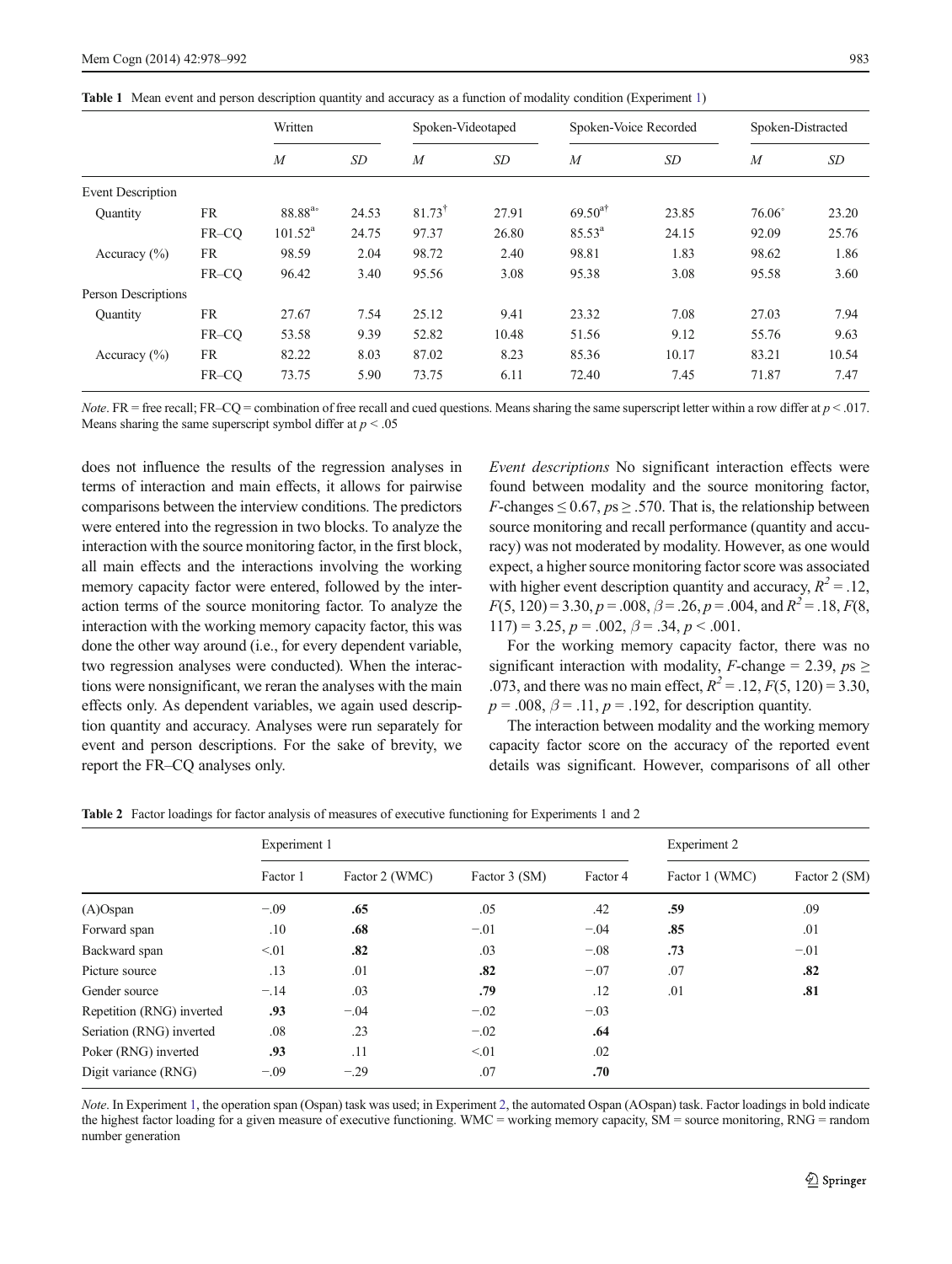interviewing conditions with the spoken-videotaped group yielded no significant interaction. When the written group was determined as the control group, the interaction term of the working memory factor score and the spoken-voice recorded group was significant,  $\beta = -0.28$ ,  $p = 0.022$ . The post hoc analyses indicated a nonsignificant relationship for the written group,  $R^2 = .03$ ,  $F(1, 29) = 0.96$ ,  $p = .335$ ,  $\beta = .18$ , and a significant negative relationship for the spoken-voice recorded group, indicating that a lower working memory factor score was associated with higher accuracy,  $R^2 = .18$ ,  $F(1, 30) = 6.70$ ,  $p = .015$ ,  $\beta = -.43$ . Table 3 displays the referring statistics.

Person descriptions For the person descriptions, there were no significant interactions between modality and the source monitoring or the working memory capacity factors, F-changes  $\leq 1.05$ ,  $p_s \geq .376$ . Models without interaction terms also returned no significant results,  $Fs \leq 2.11$ ,  $p = .068$ .

# Discussion

In Experiment [1](#page-3-0), we investigated the role of cognitive demand and interviewer presence in the recall modality effect in eyewitness performance. To this end, four different interviewing conditions were tested. Two conclusions can be drawn from

the findings: First, if anything, our results provide support for a written superiority effect (Grabowski, [2007\)](#page-14-0) for description quantity, but not accuracy. Specifically, written FRs describing the event were more detailed than spoken-voice recorded reports and tended to be more detailed than spokendistracted reports. Additionally, when looking at the means of the remaining nonsignificant comparisons, there was a tendency of the written condition to elicit the most detailed reports, as compared with all spoken conditions. Note, however, that not a single comparison between the standard written and spoken conditions (i.e., written vs. spokenvideotaped) produced a significant result.

Second, on a descriptive level, the spoken-voice recorded condition consistently elicited the least detailed reports. This contradicts the cognitive-neuropsychological model of social inhibition, which postulates that the presence of an interviewer should adversely affect recall performance (Wagstaff et al., [2008\)](#page-15-0). According to this account, the spoken-voice recorded condition should have outperformed the spoken-videotaped condition. Possible positive effects of interviewer presence might be able to explain the results. For example, interviewers may prompt witnesses to make continued efforts to retrieve more details (Bergman et al., [2004;](#page-14-0) Sauerland & Sporer, [2011](#page-15-0)). It is difficult, however, to explain the present results

Table 3 Interaction between modality and working memory capacity (WMC) factor score for event descriptions (regression) of Experiment 1

|                  | Event Accuracy                            |                                         |
|------------------|-------------------------------------------|-----------------------------------------|
| $R^2$            | .20                                       |                                         |
| F-change         | 2.77                                      |                                         |
| $\boldsymbol{p}$ | .045                                      |                                         |
|                  | $WMC$ (control group = spoken-videotaped) | $WMC$ (control group = written)         |
| $\boldsymbol{B}$ | 0.01                                      | 0.01                                    |
| SEB              | 0.01                                      | 0.01                                    |
| $\beta$          | .15                                       | .20                                     |
| $\boldsymbol{p}$ | .467                                      | .219                                    |
|                  | Interaction WMC × written                 | Interaction WMC × spoken-videotaped     |
| $\boldsymbol{B}$ | < 0.01                                    | $\le -0.01$                             |
| SEB              | 0.01                                      | 0.01                                    |
| $\beta$          | .03                                       | $-.02$                                  |
| $\boldsymbol{p}$ | .837                                      | .837                                    |
|                  | Interaction WMC × spoken-voice recorded   | Interaction WMC × spoken-voice recorded |
| $\boldsymbol{B}$ | $-0.02$                                   | $-0.02$                                 |
| SEB              | 0.01                                      | 0.01                                    |
| $\beta$          | $-.25$                                    | $-.28$                                  |
| $\boldsymbol{p}$ | .068                                      | .022                                    |
|                  | Interaction WMC × spoken-distracted       | Interaction WMC × spoken-distracted     |
| $\boldsymbol{B}$ | < 0.01                                    | < 0.01                                  |
| SE B             | 0.01                                      | 0.01                                    |
| $\beta$          | .05                                       | .03                                     |
| $\boldsymbol{p}$ | .680                                      | .815                                    |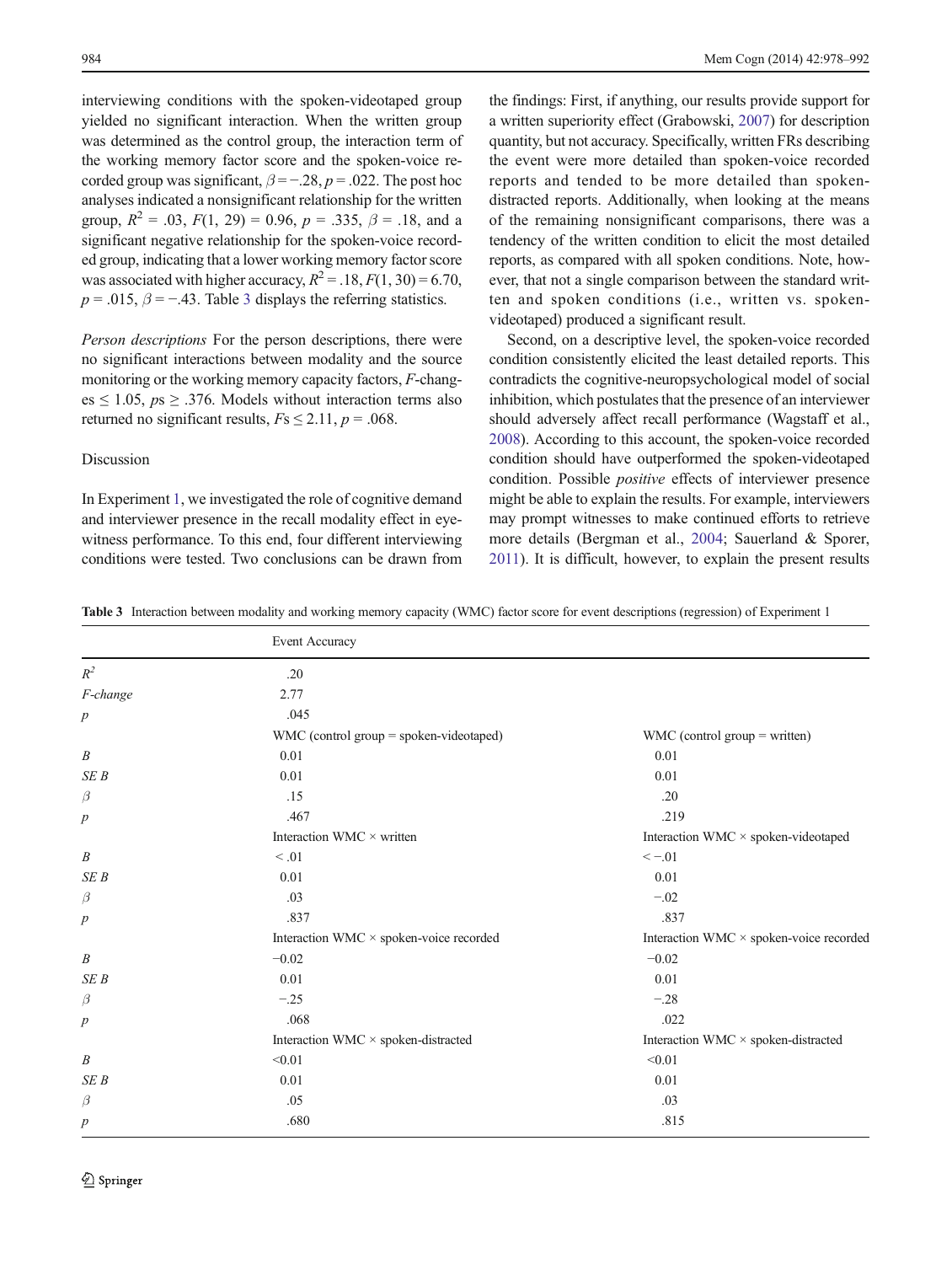<span id="page-8-0"></span>with a lack of social interaction alone, given that written statements were also made without social interaction. Although speculative, it could also be that students generally lack dictating experience, causing uneasiness while making statements in the spoken-voice recorded condition (Gould, [1978;](#page-14-0) Gould & Boies, [1978\)](#page-14-0). It would be interesting to include a spoken-voice recorded group that is more practiced in the use of voice recorders to test this notion.

The interactions between executive functioning measures and modality were mostly nonsignificant, making it difficult to conclusively assess the impact of executive functioning as a function of recall modality. Note that the only significant result we obtained in this regard was contrary to earlier findings. Usually, lower working memory capacity is associated with more recall errors (Engle & Kane, [2004](#page-14-0)). However, we found lower working memory capacity to be associated with higher recall accuracy within the spoken-voice recorded group. Note, however, that we did not find this pattern for any of the other groups. We have no ready explanation for this unanticipated finding and refrain from speculating about it, since it might simply constitute an outlier.

Further exploring the modality effect in witness statements, in Experiment 2, we sought to examine the effect of instruction comprehensiveness on recall performance in written versus spoken accounts. Note that differences in the employed instructions could also serve as an explanation for the contradictory results found in Experiment [1](#page-3-0) and by Sauerland and Sporer ([2011\)](#page-15-0) regarding the modality effect. Although both studies used FR instructions, Sauerland and Sporer's were less specific. For the event descriptions, they only instructed participants to describe the crime as "detailed as possible." In Experiment [1,](#page-3-0) however, we gave participants more guidance by asking to give a "complete, detailed, and accurate" description of "actions, events, and the surroundings." Guessing was discouraged. For the description of the perpetrator, the participants of both studies were instructed to give person descriptions that were specific enough to identify the referring persons from a crowd. Nevertheless, in Experiment [1](#page-3-0), we added the terms "complete," "detailed," and "accurate" and again discouraged guessing. Possibly, these more specific instructions gave participants the cues they needed to recall more relevant information, thereby eliminating the difference between the two modalities found earlier. Experiment 2 followed up on this idea by varying the supportive nature of the recall instructions for written and spoken-videotaped modality conditions. While the scarce instructions merely included the prompt to describe all details that came to mind about the event and the appearance of the persons involved, the comprehensive instructions contained several components that are known to support retrieval and facilitate recall. First, borrowing elements from rapport-building (e.g., Vallano & Schreiber Compo, [2011\)](#page-15-0), the instructions transferred control to the participants and pointed out that only they had the crucial information that

was needed for solving the crime. Second, using the report everything component, which, like rapport-building, also comes from the Cognitive Interview (Fisher & Geiselman, [1992\)](#page-14-0), the comprehensive instructions invited an account that was as complete and accurate as possible. Third, in order to reduce cognitive load, it was pointed out that recall order did not matter and that details should be recalled as they came to mind. Finally, the comprehensive instructions contained nonleading recall cues, prompting participants to recall details referring to actions, objects, surroundings, facial details, clothing, and so forth (see Gabbert, Hope, & Fisher, [2009\)](#page-14-0). The idea was that these components should facilitate recall and free resources for retrieval. We hypothesized that comprehensive instructions should be especially beneficial under recall conditions that are highly demanding. If the differences in the results of Sauerland and Sporer ([2011\)](#page-15-0) and Experiment 1 originate primarily from differences in the instructions, one would expect that comprehensive instructions would be more beneficial for writing participants than for speaking ones. If, however, writing is less demanding than speaking, as suggested by Grabowski [\(2007\)](#page-14-0) and the results of Experiment 1, the beneficial value of the comprehensive instructions should be greater for speaking than for writing participants. Furthermore, we expected comprehensive instructions and less demanding description conditions to elicit more detailed reports than scarce instructions and more detailed description conditions.

# Experiment 2

Method

#### Participants

One hundred twenty-four participants (95 women;  $M_{\text{age}} =$ 21.5 years,  $SD<sub>age</sub> = 4.0$ ; range, 18–57) took part in exchange for course credit or a  $E15$  voucher. Participants were bachelor (90.3 %) and masters (6.5 %) students, or were members of the general public (3.2 %). All participants were tested in their native language (Dutch,  $n = 78$ ; German,  $n = 46$ ). The study was approved by the local ethical committee. Four participants were excluded from analysis because they were outliers recalling only very few details. This could be attributed to misunderstanding the instructions. Specifically, these participants erroneously understood that their task was to report only the beginning of the film (instead of the complete film). In fact, they were instructed to testify about the "film they had seen in the beginning."

## Design

Participants were randomly assigned within a 2 (modality: written vs. spoken)  $\times$  2 (comprehensiveness of instructions: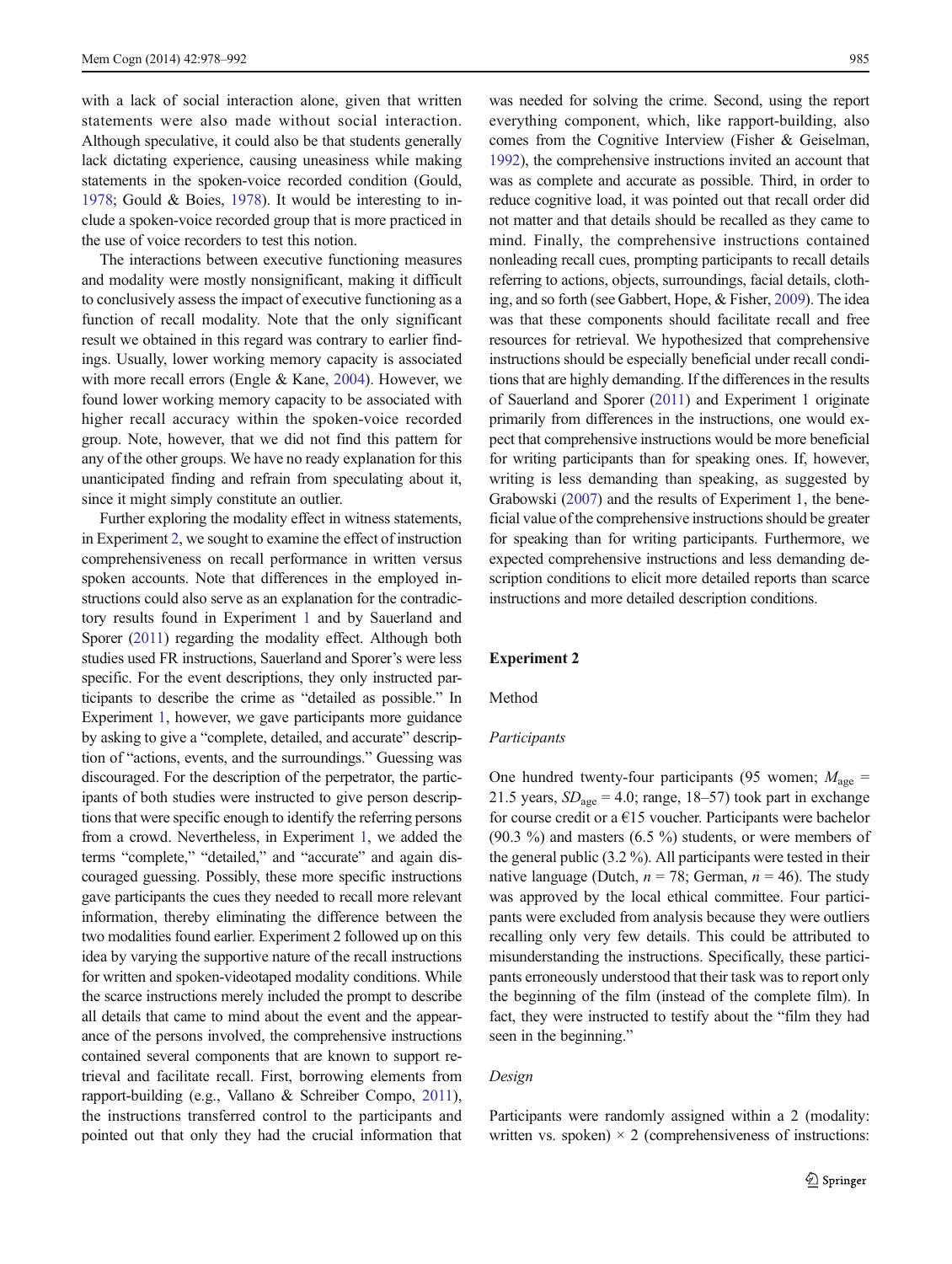scarce vs. comprehensive)  $\times$  2 (film version: 1 vs. 2) betweenparticipants design. The number of Dutch and Germans was counterbalanced across conditions.

# Procedure

The procedure of Experiment 2 was very similar to that in Experiment [1](#page-3-0), with the following exceptions. Participants saw one of two film versions (films 1 and 2 from Experiment 1), rather than one of four. After watching the stimulus film, participants performed the same executive functioning tasks; however, the RNG task was omitted, and the Ospan task was replaced with the automated Ospan (AOspan) task for practical reasons (Unsworth, Heitz, Schrock, & Engle, [2005](#page-15-0)). Participants received the following instructions for the event description. The instructions provided in the written and spoken conditions were identical.

Scarce: "We would now like to ask you to answer some questions about the film you saw in the beginning. For this purpose, imagine being a witness reporting to the police about the incident shown in the film. If you have any questions, please turn to the experimenter. Please describe all details about the incident that you can remember. Do not guess about details that you cannot remember."

Comprehensive: "We would now like to ask you to answer some questions about the film you saw in the beginning. For this purpose, imagine being a witness reporting to the police about the incident shown in the film. Note that only you as a witness have valuable firsthand information that can contribute to solving the case. If you have any questions, please turn to the experimenter. Please describe all details about the incident that you can remember. For this purpose, think of all the persons involved, the actions and events, but also of objects and their positions as well as of the surrounding. Mention things as you remember them. It does not matter whether you remember the details in a different order than the one in which they occurred. Your description should be as complete, detailed and precise, but also as accurate as possible. Don't leave out any details, but do not guess about details that you cannot remember."

The person descriptions were as follows (depending on who should be described, thief was replaced with accomplice, victim, or barkeeper):

Scarce: "Please describe all details that you can remember about the thief's appearance and clothing. Do not guess about details that you cannot remember." Comprehensive: "Please describe all details that you can

remember about the thief's appearance and clothing. Your description should be as complete, detailed and precise, but also as accurate as possible. For this purpose, think of facial details, hair/hairstyle, build, and clothing. Your description should be so specific that reading the description would enable someone to pick the described person from a crowd. Don't leave out any details, but do not guess about details that you cannot remember."

# Automated Ospan task

The automated version of the Ospan task (Unsworth et al., [2005\)](#page-15-0) is a computerized version of the Ospan task (Engle et al., [1992\)](#page-14-0) which was used in Experiment [1.](#page-3-0) Here, participants are presented with a set of to-be-memorized letters after solving an arithmetic problem. At test, the letters have to be recalled in the order of presentation by clicking on the appropriate letters. The partial-credit unit scoring was used to obtain participants' scores.

# Coding of descriptions

The coding procedure was analogous to that in Experiment [1.](#page-3-0) To ensure coders' blindness to the conditions, the transcriptions were revised by a person uninvolved in the coding process, so that no inferences about the conditions could be made (e.g., deleting clarifications made by the interviewer if the participants had a question or removing hesitation sounds like "uhm"). For establishing interrater reliability, 12 randomly selected statements were coded by three independent coders. According to Landis and Koch [\(1977\)](#page-14-0), interrater reliability was *almost perfect*. Specifically, Fleiss's ([1971](#page-14-0))  $\kappa$  was 0.92 for correct details and 0.84 for incorrect details.

# Results

To investigate recall performance as a function of modality (written vs. spoken), instructions (scarce vs. comprehensive), and film version (film 1 vs. film 2), we calculated three-way ANOVAs. When there were no significant interactions between film version and the other variables, we report analyses collapsed across films. Table [4](#page-10-0) displays the mean description quantity and accuracy observed for FRs and FR–CQs for event and person descriptions. All nonreported main effects and interactions were nonsignificant.

# Quantity and accuracy of event descriptions

For FRs, the main effects of instructions,  $F(1, 112) = 8.18$ ,  $p =$ .005,  $d = 0.51$ , was significant, indicating that comprehensive instructions elicited more details  $(M = 83.57)$  than did scarce instructions ( $M = 72.97$ ). The main effect of modality,  $F(1, 1)$  $112$ ) = 11.18,  $p = .001$ ,  $d = 0.58$ , was qualified by a significant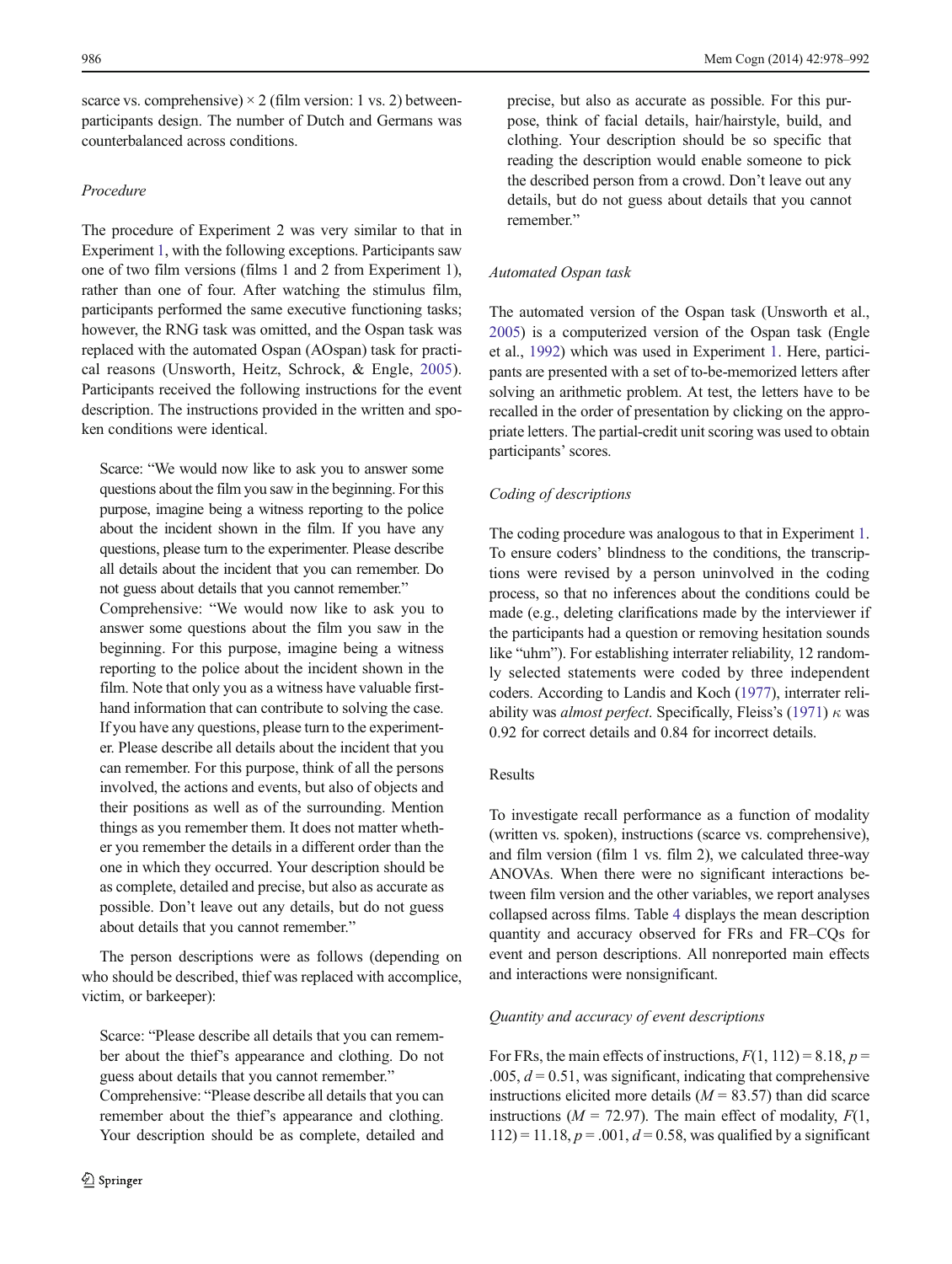#### <span id="page-10-0"></span>Table 4 Mean event and person description quantity and accuracy as a function of modality and instruction (Experiment [2](#page-8-0))

|                          |           |               | Written             |       | Spoken-Videotaped  |       | Total           |       |
|--------------------------|-----------|---------------|---------------------|-------|--------------------|-------|-----------------|-------|
|                          |           |               | M                   | SD    | M                  | SD    | $\cal M$        | SD    |
| <b>Event Description</b> |           |               |                     |       |                    |       |                 |       |
| Quantity                 | $FR*$     | Scarce        | 76.07               | 22.11 | 70.06              | 14.07 | $72.97^{\rm a}$ | 18.48 |
|                          |           | Comprehensive | 92.47               | 23.01 | 74.67              | 19.53 | $83.57^{\rm a}$ | 22.98 |
|                          |           | Total         | $84.41^{b}$         | 23.85 | $72.33^{b}$        | 16.99 | 78.27           | 21.44 |
|                          | FR-CQ     | Scarce        | 86.07               | 22.51 | 86.81              | 17.88 | $86.45^{\circ}$ | 20.08 |
|                          |           | Comprehensive | 102.00 <sup>d</sup> | 22.50 | 87.27 <sup>d</sup> | 22.70 | $94.63^{\circ}$ | 23.60 |
|                          |           | Total         | 94.17               | 23.71 | 87.03              | 20.22 | 90.54           | 22.20 |
| Accuracy $(\% )$         | <b>FR</b> | Scarce        | 95.14               | 4.36  | 93.65              | 4.68  | 94.37           | 4.55  |
|                          |           | Comprehensive | 95.25               | 3.25  | 95.63              | 3.25  | 95.44           | 3.23  |
|                          |           | Total         | 95.20               | 3.80  | 94.62              | 4.13  | 94.90           | 3.97  |
|                          | FR-CQ     | Scarce        | 94.40               | 4.25  | 92.92              | 4.37  | 93.63           | 4.34  |
|                          |           | Comprehensive | 94.62               | 3.27  | 94.16              | 3.43  | 94.39           | 3.33  |
|                          |           | Total         | 94.51               | 3.47  | 93.53              | 3.96  | 94.01           | 3.87  |
| Person Descriptions      |           |               |                     |       |                    |       |                 |       |
| Quantity                 | <b>FR</b> | Scarce        | 27.34               | 8.75  | 26.29              | 7.65  | $26.80^e$       | 8.15  |
|                          |           | Comprehensive | 31.47               | 7.68  | 30.60              | 7.91  | $31.03^e$       | 7.74  |
|                          |           | Total         | 29.44               | 8.41  | 28.41              | 8.02  | 28.92           | 8.19  |
|                          | FR-CQ     | Scarce        | 50.17               | 9.16  | 52.19              | 9.70  | 51.22           | 9.42  |
|                          |           | Comprehensive | 51.30               | 10.13 | 52.40              | 10.36 | 51.85           | 10.17 |
|                          |           | Total         | 50.75               | 9.60  | 52.30              | 9.95  | 51.53           | 9.77  |
| Accuracy $(\% )$         | <b>FR</b> | Scarce        | 84.05               | 8.57  | 81.67              | 10.17 | 82.82           | 9.43  |
|                          |           | Comprehensive | 81.61               | 9.75  | 83.72              | 7.66  | 82.67           | 8.76  |
|                          |           | Total         | 82.81               | 9.19  | 82.68              | 9.01  | 82.74           | 9.06  |
|                          | FR-CQ     | Scarce        | 70.83               | 9.01  | 66.62              | 10.20 | 68.66           | 9.79  |
|                          |           | Comprehensive | 71.08               | 10.38 | 72.02              | 7.56  | 71.55           | 9.01  |
|                          |           | Total         | 70.96               | 9.65  | 69.28              | 9.33  | 70.10           | 9.48  |

Note. Variables marked with an asterisk indicate a significant interaction with the film version. Means sharing the same superscript letter within a row or column indicate significant main effects or simple main effects with  $p < .05$ . FR = free recall, FR–CQ = combination of free recall and cued questions

modality  $\times$  film interaction,  $F(1, 112) = 4.03$ ,  $p = .047$ ,  $\eta_p^2 =$ .04. Specifically, in film 1, there was no difference in FR quantity as a function of modality,  $F(1, 116) = 0.69$ ,  $p =$ .407,  $d = 0.21$ , while in film 2, written FR statements ( $M =$ 90.63) were more detailed than spoken statements ( $M =$ 71.13),  $F(1, 116) = 14.06$ ,  $p < .001$ ,  $d = 1.02$ .

For FR–CQ quantity, the main effect of instructions,  $F(1, 1)$  $116$ ) = 4.38,  $p = .039$ ,  $d = 0.37$ , was qualified by a marginally significant interaction between modality and instructions,  $F(1,$  $116$ ) = 3.90,  $p = .051$ ,  $\eta_p^2 = .03$ . Simple main effects analyses revealed no modality effect for scarce instructions (written, M  $= 86.07$ ; spoken,  $M = 86.81$ ),  $F(1, 116) = 0.02$ ,  $p = .894$ ,  $d =$  $-0.04$ . With comprehensive instructions, however, writing (M  $= 102.00$ ) elicited more details than did speaking ( $M = 87.27$ ),  $F(1, 116) = 7.07, p = .009, d = 0.65.$ 

Event description accuracy of FRs and FR–CQs did not differ as a function of modality or instructions, and there was no interaction,  $Fs \le 2.11$ ,  $ps \ge .149$ ,  $\eta_p^2 s \le .01$ ,  $|d|s \le 0.27$ .

#### Quantity and accuracy of person descriptions

For quantity of person descriptions obtained in the FR, only the main effect of instructions became significant, with comprehensive instructions leading to more detailed FRs  $(M =$ 31.03) than did scarce instructions ( $M = 26.80$ ),  $F(1, 116) =$ 8.33,  $p = .005$ ,  $d = 0.53$ .

Person description accuracy established for FRs and FR– CQs did not differ as a function of modality or instructions, and there was no interaction,  $Fs \le 2.73$ ,  $ps \ge .101$ ,  $\eta_p^2 s \le .02$ ,  $|d|s \le 0.30$ .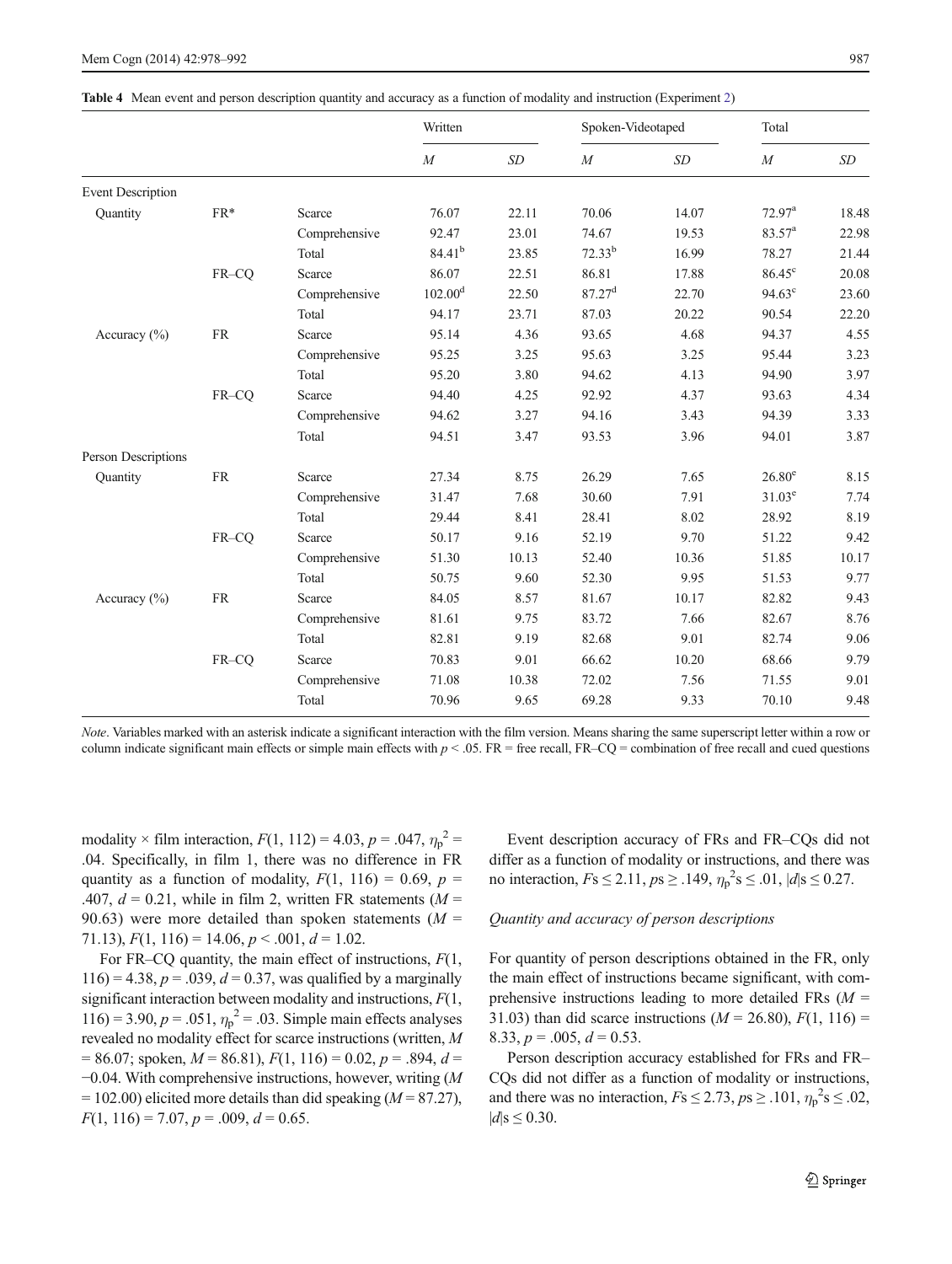## Executive functioning and interview performance

As in Experiment [1,](#page-3-0) we ran a factor analysis (rotation method: Varimax) on the executive functioning measures in order to reduce the number of predictors that would be entered into a regression analysis. Using the Kaiser criterion, this yielded a two-factor solution (one source monitoring and one working memory capacity factor) that explained 58.79 % of the variance (see Table [2](#page-6-0) for the factor loadings). Note that these two factors precisely correspond to the working memory capacity and source memory factors obtained in Experiment [1](#page-3-0).

These two-factors, modality, and instruction conditions, as well as the interaction terms, were entered into separate regression equations (enter method) for person and event quantity and accuracy. Again, we report FR–CQ data only. When the interaction terms were nonsignificant, they were removed one at a time, and the analyses were rerun until only main effects or significant interaction terms remained. Table 5 shows the results of the final regression equations, after nonsignificant predictors were removed.

Event descriptions Analogous to the above reported marginally significant interaction between modality and instructions, this interaction was significant (for details, see the ANOVA

reported above). The regression equation regarding accuracy of the event descriptions was nonsignificant.

Person descriptions The regression equation regarding quantity of the person descriptions was not significant. For person description accuracy, a higher source memory factor score was associated with increased accuracy.

## Discussion

In Experiment [2](#page-8-0), we studied the effect of recall instructions on the recall modality effect in eyewitness accounts. To this end, we included a spoken-videotaped and a written condition and employed either scarce or comprehensive instructions. While Sauerland and Sporer's [\(2011](#page-15-0)) results suggested that writing is more demanding than speaking, the results of Experiment 1 and Grabowski ([2007](#page-14-0)) suggest the opposite. We expected the less demanding description condition (i.e., writing or speaking) to produce more detailed accounts and comprehensive instructions to elicit more detailed reports than would scarce instructions. Furthermore, we expected that the beneficial value of comprehensive instructions would be greater under more rather than less demanding conditions (i.e., an interaction).

Table 5 Results of regression analyses predicting recall performance from modality, instructions, and executive functioning factor scores (Experiment [2\)](#page-8-0)

| Variable                        | $\boldsymbol{B}$ | $S\!E$     | $\beta$ | $\boldsymbol{t}$ | $\boldsymbol{p}$ | $R^2$ | $\boldsymbol{F}$ |
|---------------------------------|------------------|------------|---------|------------------|------------------|-------|------------------|
| Quantity of Event Description   |                  |            |         |                  |                  | .10   | $2.40^*$         |
| Modality                        | 2.34             | 5.65       | .05     | 0.42             | .679             |       |                  |
| Instruction                     | 17.00            | 5.72       | .39     | 2.97             | .004             |       |                  |
| <b>WMC</b>                      | 2.22             | 2.06       | .10     | 1.08             | .284             |       |                  |
| <b>SM</b>                       | 0.71             | 2.04       | .03     | 0.35             | .728             |       |                  |
| Modality $\times$ instruction   | $-16.38$         | 8.04       | $-.32$  | $-2.04$          | .044             |       |                  |
| Accuracy of Event Description   |                  |            |         |                  |                  | .03   | 0.99             |
| Modality                        | $-0.01$          | 0.01       | $-.13$  | $-1.38$          | .171             |       |                  |
| Instruction                     | 0.01             | 0.01       | .12     | 1.33             | .188             |       |                  |
| <b>WMC</b>                      | ${}< 0.01$       | ${}< 0.01$ | .06     | 0.59             | .559             |       |                  |
| <b>SM</b>                       | ${}< 0.01$       | ${}< 0.01$ | $-.01$  | $-0.08$          | .933             |       |                  |
| Quantity of Person Descriptions |                  |            |         |                  |                  | .03   | 1.00             |
| Modality                        | 1.90             | 1.85       | .10     | 1.03             | .306             |       |                  |
| Instruction                     | 0.77             | 1.82       | .04     | 0.43             | .671             |       |                  |
| <b>WMC</b>                      | 1.14             | 0.93       | .11     | 1.23             | .222             |       |                  |
| <b>SM</b>                       | 1.26             | 0.93       | .13     | 1.36             | .178             |       |                  |
| Accuracy of Person Descriptions |                  |            |         |                  |                  | .08   | $2.61*$          |
| Modality                        | $<-0.01$         | 0.02       | $-.02$  | $-0.21$          | .832             |       |                  |
| Instruction                     | 0.03             | 0.02       | .15     | 1.66             | .099             |       |                  |
| <b>WMC</b>                      | 0.01             | 0.01       | .11     | 1.26             | .210             |       |                  |
| <b>SM</b>                       | 0.02             | 0.01       | .22     | 2.40             | .018             |       |                  |

Note. WMC = working memory capacity factor score; SM = source monitoring factor score

 $* p < .05$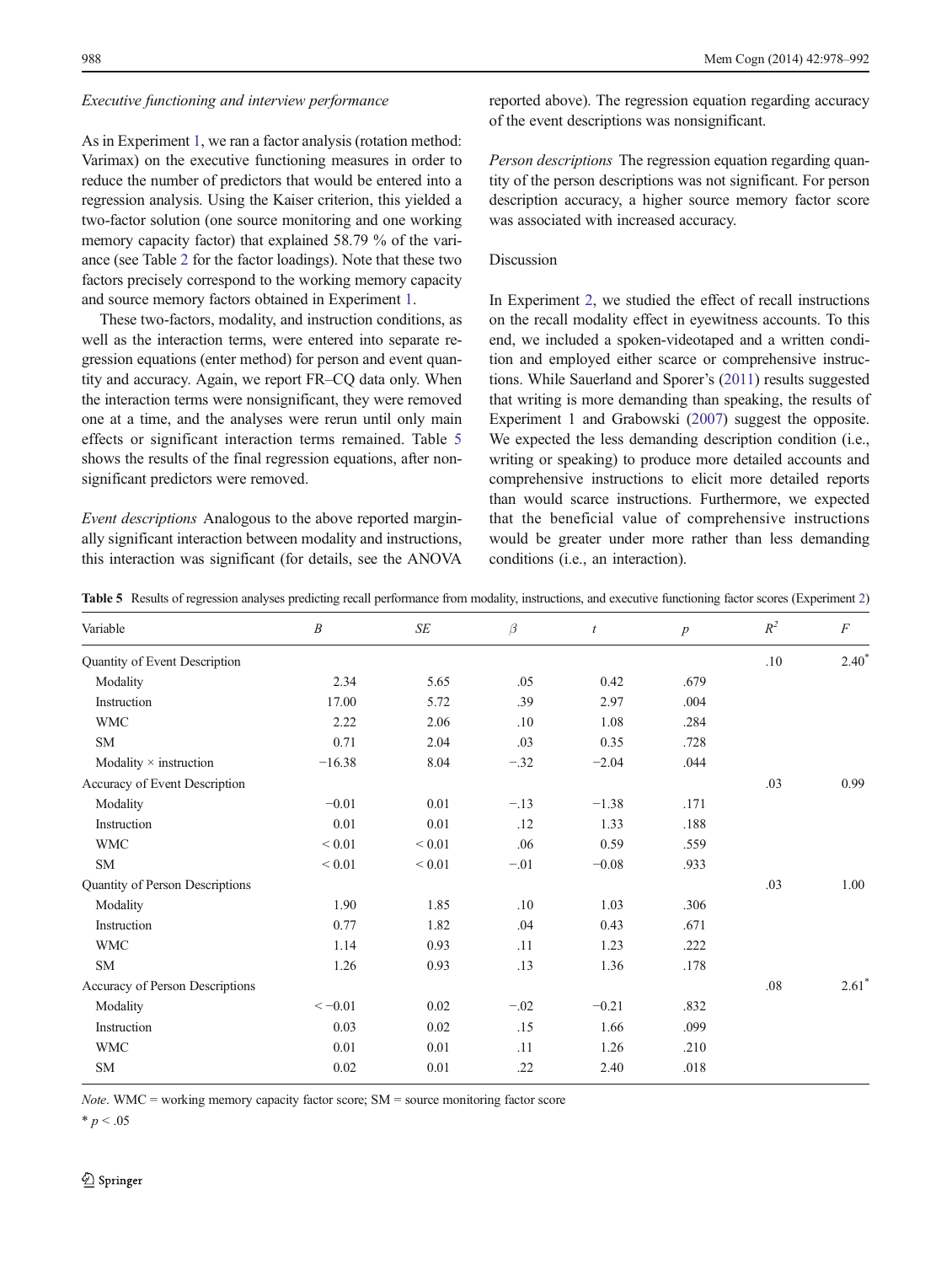Our results provide only limited support for our hypotheses. First, replicating the well-established finding that recall instructions are an important determinant of recall performance (e.g., Fisher & Geiselman, [1992](#page-14-0); Gabbert et al., [2009\)](#page-14-0), we found that comprehensive instructions led to more detailed accounts than did scarce instructions for FRs in general, as well as the event FR–CQs (but not the person FR–CQs). Second, a main effect of modality such that writing was more beneficial than speaking was apparent only for the event FR, but not the person FR or the FR–CQs in general. Third and similarly, an interaction between instructions and modality became significant only for the event FR–CQ (but not the person FR–CQ and FRs in general). Finally, similar to Experiment 1, the level of executive functioning did not interact with the modality to predict recall performance.

Note that our findings lend some support to Grabowski's [\(2007\)](#page-14-0) hypothesis that writing is less demanding than speaking. They are, however, in direct conflict with the idea that differences in the instructions used in Experiment [1](#page-3-0) and by Sauerland and Sporer ([2011\)](#page-15-0) might serve as an explanation for the contradictory results found in these two experiments. What is more, the interaction between instructions and modality took a different form than expected. We had expected both written and spoken conditions to profit from the comprehensive instructions, with a greater beneficial value for the more demanding condition. However, speaking participants did not profit from the comprehensive instructions at all, while writing participants did. Thus, the findings are in line neither with the assumption that speaking is more demanding than writing (Grabowski, [2007\)](#page-14-0) nor with the opposing view that writing is more demanding than speaking (Kellogg, [2007\)](#page-14-0). Either way, both conditions should have profited from the comprehensive instructions, only with a greater beneficial value for the one, as compared with the other, condition. Thus, the confusing finding is that speaking participants did not profit from the comprehensive instructions at all when it came to providing event descriptions. One possible explanation for this finding could be that participants might have had difficulties remembering the instructions in the spoken condition. On the other hand, the significant effect of instruction comprehensiveness for person description quantity contradicts this argument.

# General discussion

Across two experiments, we investigated the relevance of recall modality for eyewitness performance. First, given that theoretical explanations and supporting empirical data exist for both a possible written and a possible spoken superiority effect (e.g., Grabowski, [2007](#page-14-0); Kellogg, [2007](#page-14-0); Sauerland & Sporer, [2011](#page-15-0)), we were interested in the direction of the effect. Second, we wanted to test the mechanisms that drive the effect. To this end, we assessed the role of cognitive demand, including executive functioning, the presence of an interviewer, and the role of recall instruction comprehensiveness.

Turning to the first question, our data lend no support to the notion of a spoken superiority effect. This is contrary to the idea that speaking demands fewer cognitive resources (Kellogg, [2007\)](#page-14-0) and contradicts earlier findings in the eyewitness literature (Bekerian & Dennett, [1990;](#page-14-0) Sauerland & Sporer, [2011\)](#page-15-0) and other fields (Bergmann et al., [2004;](#page-14-0) Horowitz & Newman, [1964\)](#page-14-0). In line with Grabowski [\(2007\)](#page-14-0), however, the data provide some, albeit limited, evidence for a written superiority effect. Across two experiments, written event FRs were consistently somewhat superior to spoken FRs (note, though, that a significant difference between written and spoken-videotaped conditions was found only in Experiment [2](#page-8-0), but not in Experiment [1\)](#page-3-0). However, this effect disappeared when looking at the complete event descriptions (i.e., FR–CQs) and at person descriptions. Furthermore, the accuracy of reports provided in writing or orally did not differ at all. Altogether, our results suggest that any differences in description quantity occur in the FRs and that following up with cued open-ended questions seems to be an effective tool to level possible differences between spoken and written recall. Unfortunately, however, as Tables [1](#page-6-0) and [4](#page-10-0) indicate, the use of cued questions comes with a decreased level of accuracy, as is known from previous research (Lipton, [1977;](#page-15-0) Powell, Fisher, & Wright, [2005](#page-15-0); Sauerland & Sporer, [2011](#page-15-0)).

More support for the view that writing might be superior to speaking evolves when taking into the account interviewer presence. In this context, the literature on the effects of the presence of others suggests a facilitative effect on performance for simple tasks but an inhibiting effect for more complex tasks (Bond & Titus, [1983;](#page-14-0) Zajonc, [1965](#page-15-0)). Accordingly, performance under more cognitively demanding and, hence, complex recall conditions might deteriorate with the inclusion of an interviewer, while less demanding recall conditions might benefit from it. Contrasting the interviewerpresent and interviewer-absent spoken conditions in Experiment [1](#page-3-0) yields the conclusion that interviewer presence has a facilitating, rather than an inhibiting, effect on eyewitness recall performance. A direct comparison of the two interviewer-absent conditions in Experiment [1](#page-3-0) furthermore suggests that, if anything, participants perform better when writing than speaking. A direct comparison of written and spoken interviewer-present conditions is not possible in the present design, since we did not include a written condition with an interviewer (or rather an observer). On the basis of the data available here, we reason that writing is not more complex than speaking. From this it follows that if the presence of others facilitates spoken witness reports, it should also facilitate written ones. The inclusion of a written condition both with and without an observer present (in addition to interviewer-present and interviewer-absent spoken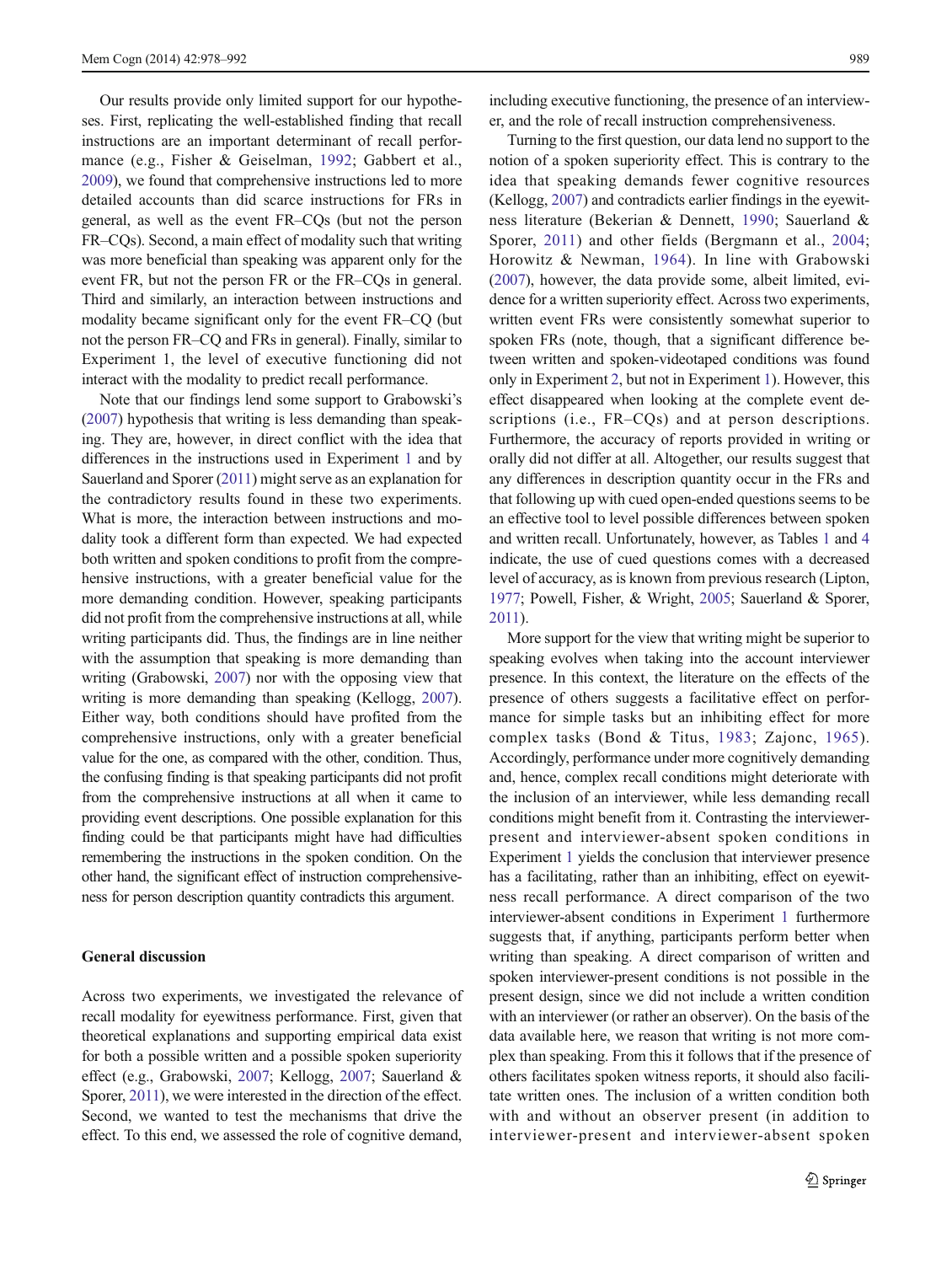<span id="page-13-0"></span>conditions) is essential to making an informed judgment on this issue. Ideally, the spoken interviewer-absent condition in such a follow-up study should include participants who are practiced in the use of voice recorders in order to avoid the possible negative effects of operating voice recorders (Gould, [1978;](#page-14-0) Gould & Boies, [1978\)](#page-14-0).

Moving to the role of cognitive demand in the recall modality effect, little can be said on the basis of the present data. If, for example, output production per time interval was crucial by itself, as suggested by Grabowski [\(2007\)](#page-14-0), the written condition should consistently have outperformed the spoken ones. It is possible, however, that this factor interacts with interviewer or observer presence, as discussed above.

As for the influence of recall instructions, comprehensive instructions were mostly beneficial *across* modalities, while fluctuations as a function of recall modality were either absent or inconsistent. Similarly, differential effects of executive functioning on recall according to recall modality were absent or inconsistent. From a legal perspective, it is desirable to facilitate all witness reports, including those of individuals with various degrees of executive functioning. Given, however that no differential effects were found for the written as compared with the spoken-videotaped conditions, which could be considered the standard police interviewing conditions, this point may not need to be a concern in the current police practice.

A limitation of the present study is the fact that we tested our participants for visual material only (i.e., no conversations could be heard in the stimulus film). Hence, it is unclear whether our findings transfer to auditory details, and our conclusions must be limited to visual details. This point also pertains to the use of a visual (instead of a verbal) distraction task in Experiment [1](#page-3-0). We do not know whether the visual distraction task we used would have inhibited recall of auditory material, too. Previous research indicates that it might not have, since visual distraction during recall selectively inhibits recall of visual material and auditory distraction selectively inhibits recall of auditory material (Vredeveldt, Hitch, & Baddeley, [2011\)](#page-15-0). However, since we tested both Dutch- and German-speaking participants, we wanted to keep the influence of language to a minimum and, hence, refrained from including auditory material in the stimulus film. On the basis of Vredeveldt et al.'s findings and given the nature of the stimulus film (i.e., containing visual details only), the use of a visual instead of an auditory distraction task seemed most appropriate.

Overall, the present results suggest that writing might be superior to speaking when making a witness statement, at least in highly educated samples. This effect might be even stronger when an observer is introduced to the written condition. Given, however, that the deficit in spoken descriptions that might occur in FRs can be compensated by the use of cued open-ended follow-up questions, a general recommendation

for obtaining written, rather than spoken, testimony is unwarranted on the basis of the present data. This is reassuring insofar as it suggests that current police practice of obtaining written versus spoken accounts as a function of crime seriousness and witness centrality is unproblematic. Two notes of caution are in order, however. First, meaningful differences between recall modalities might arise as a function of (lower) educational background, increased task difficultly, personal preference, or other factors. Second, the present findings directly contradict the findings of a recent eyewitness study in which strong effects in support of a spoken superiority effect in witness accounts were found (Sauerland & Sporer, [2011](#page-15-0)). Of note, the methodologies used here and by Sauerland and Sporer was highly similar in terms of the sample (mainly university students), experimenters (female masters students), stimulus material (staged crime videos with four actors, depicting the theft of an object: a pair of sunglasses or a wallet, comparable in length), and coding procedure. We can only speculate about the reasons underlying these conflicting findings. Possibly, the effect is subject to the decline effect (Lehrer, [2010](#page-14-0); Schooler, [2011\)](#page-15-0), or one of the findings constitutes a false alarm. The chance for such a result is 5 % after all. In either case, these contradictory findings in the light of no obvious differences in methodology give reason for caution and should be cause for further investigation into the recall modality effect in eyewitness testimony. For now, we conclude that both writing and speaking seem to be appropriate tools when obtaining eyewitness reports. Which of them is golden rather than silver, however, cannot be decided on the basis of the data available at present.

Author Note We thank Eva Billen and Bo Hollanders for their help in collecting data and Timm M. Kuhl for preparing the data for analyses. This research was supported by a PhD scholarship from Studienstiftung des deutschen Volkes (German National Academic Foundation) awarded to the second author.

# Appendixes

Appendix 1 Cued questions for event description

- 1. Where did the event take place? Describe the location of the event.
- 2. How long was the duration of the film?
- 3. How many persons were at the crime scene?
- 4. How many persons were involved in the theft?
- 5. How was the wallet stolen? Describe the manner in which the theft occurred.
- 6. Did the thief have (an) accomplice(s)?

If yes, continue with question 7. If no, continue with question 9.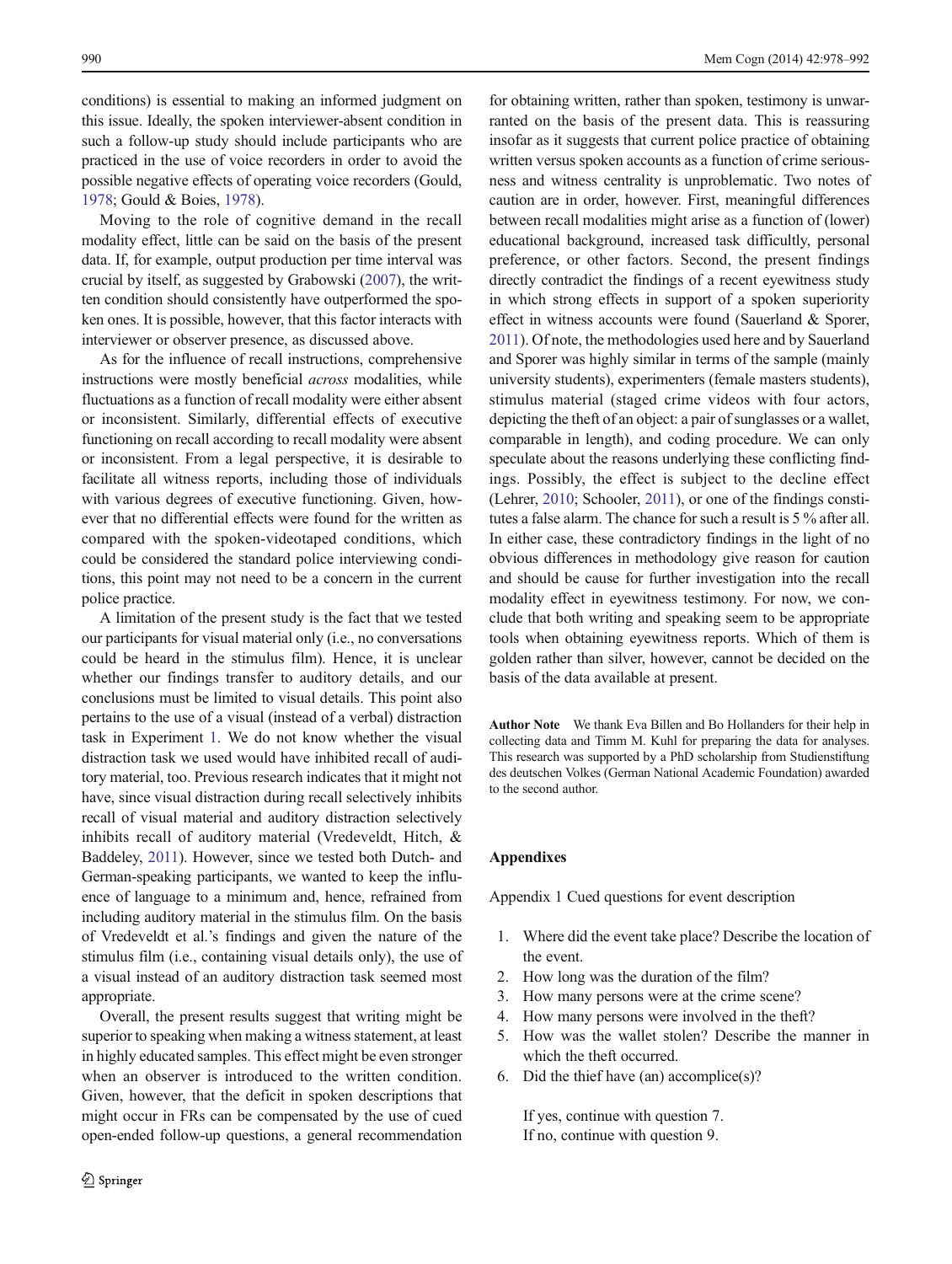- <span id="page-14-0"></span>7. What did the accomplice(s) do during the theft?
- 8. Did the accomplice(s) stay at the crime scene after the wallet was stolen? If yes, for how long?
- 9. What did the bystander(s) do during the theft of the wallet?
- 10. How long did the theft of the wallet take?
- 11. Did the thief stay at the crime scene after the wallet had been stolen? If yes, for how long?
- 12. Where did the thief put the stolen wallet?
- 13. How long did it take until the victim realized that her wallet had been stolen?

Appendix 2 Cued questions for person descriptions

- 1. How old was the thief? Give a specific age (e.g., x years).
- 2. Describe the hair color of the thief.
- 3. Describe the hair length of the thief.
- 4. Describe the hairstyle of the thief.
- 5. Describe the build of the thief.
- 6. Describe the body proportions of the thief.
- 7. Estimate the height of the thief (cm). Give a specific height (e.g.,  $x$  cm).
- 8. Estimate the weight of the thief (kg). Give a specific weight (e.g.,  $x$  kg).
- 9. Did the thief have any distinctive features? If yes, describe them.
- 10. Describe the clothing of the thief.
- 11. Did the thief wear jewelry or accessories? If yes, describe them.
- 12. Are there additional details that you remember, but that you have not been asked about yet? If yes, please describe them.

The questions referring to the other actors were identical.

# References

- Bekerian, D. A., & Dennett, J. L. (1990). Spoken and written recall of visual narratives. Applied Cognitive Psychology, 4, 175–187. doi:[10.](http://dx.doi.org/10.1002/acp.2350040303) [1002/acp.2350040303](http://dx.doi.org/10.1002/acp.2350040303)
- Bergmann, M. M., Jacobs, E. J., Hoffmann, K., & Boeing, H. (2004). Agreement of self-reported medical history: Comparison of an inperson interview with a self-administered questionnaire. European Journal of Epidemiology, 19, 411–416. doi:[10.1023/B:EJEP.](http://dx.doi.org/10.1023/B:EJEP.0000027350.85974.47) [0000027350.85974.47](http://dx.doi.org/10.1023/B:EJEP.0000027350.85974.47)
- Bond, C. F., & Titus, L. J. (1983). Social facilitation: A meta-analysis of 241 studies. Psychological Bulletin, 94, 265–292. doi[:10.1037/](http://dx.doi.org/10.1037/0033-2909.94.2.265) [0033-2909.94.2.265](http://dx.doi.org/10.1037/0033-2909.94.2.265)
- Cohen, J. (1988). Statistical power analysis for the behavioral sciences. Hillsdale, New Jersey: Lawrence Erlbaum Associates.
- Conway, A. R. A., Kane, M. J., Bunting, M. F., Hambrick, D. Z., Wilhelm, O., & Engle, R. W. (2005). Working memory span tasks:

A methodological review and user's guide. Psychonomic Bulletin & Review, 12, 769–786. doi[:10.3758/BF03196772](http://dx.doi.org/10.3758/BF03196772)

- Dando, C., Wilcock, R., & Milne, R. (2009). The cognitive interview: The efficacy of a modified mental reinstatement of context procedure for frontline police investigators. Applied Cognitive Psychology, 23, 138–147. doi[:10.1002/acp.1451](http://dx.doi.org/10.1002/acp.1451)
- Engle, R. W., Cantor, J., & Carullo, J. J. (1992). Individual differences in working memory and comprehension: A test of four hypotheses. Journal of Experimental Psychology: Learning, Memory, and Cognition, 18, 972–992. doi:[10.1037/0278-7393.18.5.972](http://dx.doi.org/10.1037/0278-7393.18.5.972)
- Engle, R. W., & Kane, M. J. (2004). Executive attention, working memory capacity, and a two-factor theory of cognitive control. In B. Ross (Ed.), The psychology of learning and motivation (Vol. 44, pp. 145–199). New York: Elsevier.
- Fisher, R. P., & Geiselman, R. E. (1992). Memory enhancing techniques for investigative interviewing: The cognitive interview. Springfield, IL: Charles C. Thomas.
- Fleiss, J. L. (1971). Measuring nominal scale agreement among many raters. Psychological Bulletin, 76, 378–382. doi[:10.1037/h0031619](http://dx.doi.org/10.1037/h0031619)
- Gabbert, F., Hope, L., & Fisher, R. P. (2009). Protecting eyewitness evidence: Examining the efficacy of a self-administered interview tool. Law and Human Behavior, 33, 298–307. doi:[10.1007/s10979-](http://dx.doi.org/10.1007/s10979-008-9146-8) [008-9146-8](http://dx.doi.org/10.1007/s10979-008-9146-8)
- Ginsburg, N., & Karpiuk, P. (1994). Random number generation: Analysis of the responses. Perceptual and Motor Skills, 79, 1059– 1067. doi:[10.2466/pms.1994.79.3.1059](http://dx.doi.org/10.2466/pms.1994.79.3.1059)
- Ginsburg, N., & Karpiuk, P. (1995). Simulation of human performance on a random generation task. Perceptual and Motor Skills, 81, 1183– 1186. doi[:10.2466/pms.1995.81.3f.1183](http://dx.doi.org/10.2466/pms.1995.81.3f.1183)
- Goldsmith, M., Koriat, A., & Weinberg-Eliezer, A. (2002). Strategic regulation of grain size in memory reporting. Journal of Experimental Psychology: General, 131, 73–95. doi:[10.1037//](http://dx.doi.org/10.1037//0096-3445.131.1.73) [0096-3445.131.1.73](http://dx.doi.org/10.1037//0096-3445.131.1.73)
- Gould, J. D. (1978). How experts dictate. Journal of Experimental Psychology: Human Perception and Performance, 4, 648–661. doi:[10.1037/0096-1523.4.4.648](http://dx.doi.org/10.1037/0096-1523.4.4.648)
- Gould, J. D., & Boies, S. J. (1978). How authors think about their writing, dictating, and speaking. Human Factors, 20, 495–505. doi[:10.1177/](http://dx.doi.org/10.1177/001872087802000415) [001872087802000415](http://dx.doi.org/10.1177/001872087802000415)
- Grabowski, J. (2007). The writing superiority effect in the verbal recall of knowledge: Sources and determinants. In Rijlaarsdam, G. (Series Ed.) and M. Torrance, L. van Waes & D. Galbraith (Volume Eds.), Writing and cognition: Research and applications (Studies in Writing, Vol. 20, pp. 165–179). Amsterdam: Elsevier.
- Horowitz, M. W., & Newman, J. B. (1964). Spoken and written expression: An experimental analysis. Journal of Abnormal and Social Psychology, 68, 640–647. doi[:10.1037/h0048589](http://dx.doi.org/10.1037/h0048589)
- Kane, M., & Engle, R. (2002). The role of prefrontal cortex in workingmemory capacity, executive attention, and general fluid intelligence: An individual-differences perspective. Psychonomic Bulletin & Review, 9, 637–671. doi:[10.3758/bf03196323](http://dx.doi.org/10.3758/bf03196323)
- Kellogg, R. T. (2007). Are written and spoken recall of text equivalent? American Journal of Psychology, 120, 415–428.
- Koriat, A., & Goldsmith, M. (1996). Monitoring and control processes in the strategic regulation of memory accuracy. Psychological Review, 103, 490–517. doi:[10.1037/0033-295x.103.3.490](http://dx.doi.org/10.1037/0033-295x.103.3.490)
- Krix, A. C., Sauerland, M., Merckelbach, H., Gabbert, F., & Hope, L., (2013). Effective retrieval support for eyewitnesses requires good source memory. Manuscript submitted for publication.
- Landis, J. R., & Koch, G. G. (1977). The measurement of observer agreement for categorical data. Biometrics, 33, 159–174. doi[:10.](http://dx.doi.org/10.2307/2529310) [2307/2529310](http://dx.doi.org/10.2307/2529310)
- Lehrer, J. (2010, Dec 13). The truth wears off. The New Yorker. Retrieved from [http://www.newyorker.com/reporting/2010/12/13/101213fa\\_](http://www.newyorker.com/reporting/2010/12/13/101213fa_fact_lehrer) fact lehrer